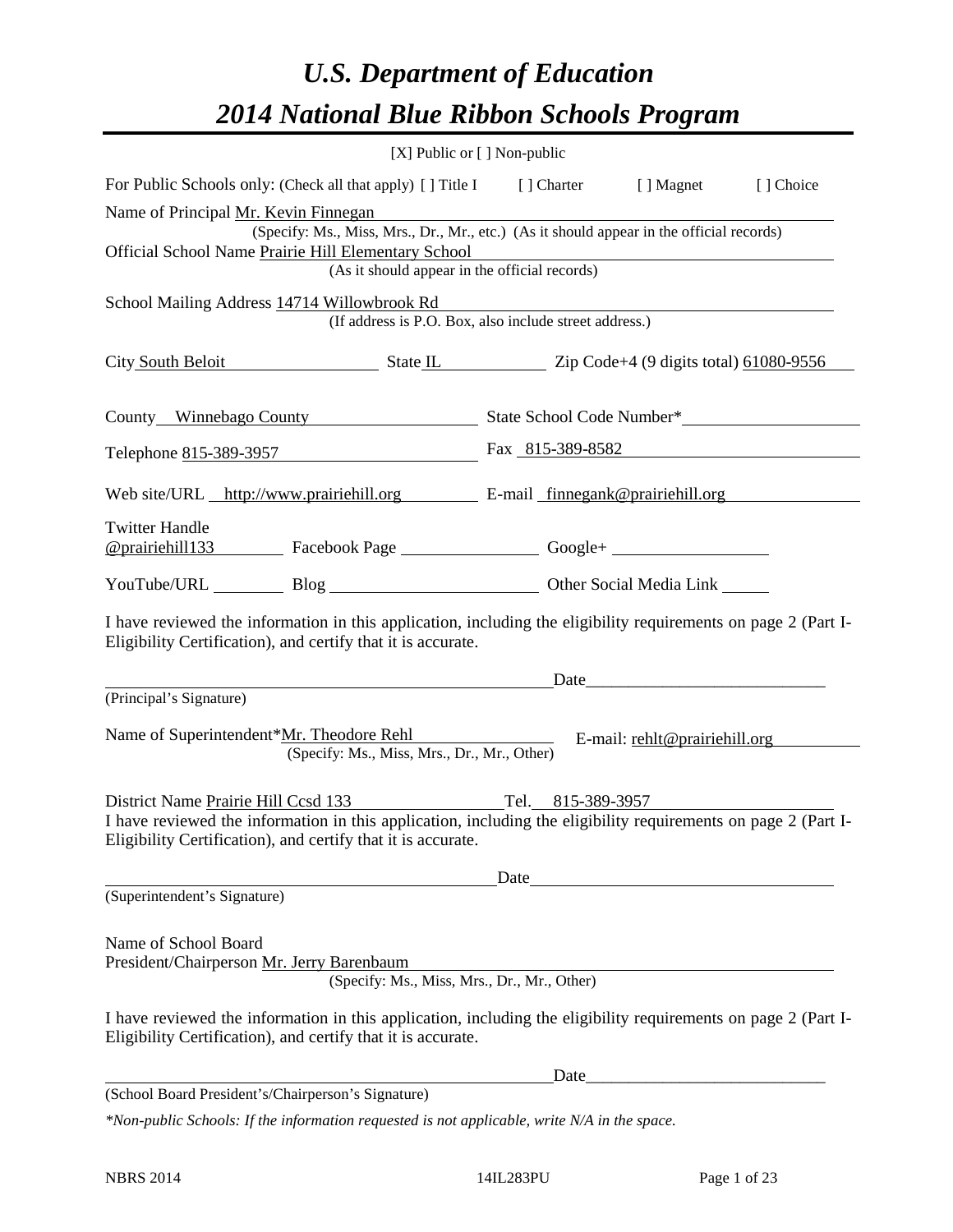#### **Include this page in the school's application as page 2.**

The signatures on the first page of this application (cover page) certify that each of the statements below concerning the school's eligibility and compliance with U.S. Department of Education, Office for Civil Rights (OCR) requirements is true and correct.

- 1. The school configuration includes one or more of grades K-12. (Schools on the same campus with one principal, even a K-12 school, must apply as an entire school.)
- 2. The school has made its Annual Measurable Objectives (AMOs) or Adequate Yearly Progress (AYP) each year for the past two years and has not been identified by the state as "persistently dangerous" within the last two years.
- 3. To meet final eligibility, a public school must meet the state's AMOs or AYP requirements in the 2013-2014 school year and be certified by the state representative. Any status appeals must be resolved at least two weeks before the awards ceremony for the school to receive the award.
- 4. If the school includes grades 7 or higher, the school must have foreign language as a part of its curriculum.
- 5. The school has been in existence for five full years, that is, from at least September 2008 and each tested grade must have been part of the school for the past three years.
- 6. The nominated school has not received the National Blue Ribbon Schools award in the past five years: 2009, 2010, 2011, 2012, or 2013.
- 7. The nominated school has no history of testing irregularities, nor have charges of irregularities been brought against the school at the time of nomination. The U.S. Department of Education reserves the right to disqualify a school's application and/or rescind a school's award if irregularities are later discovered and proven by the state.
- 8. The nominated school or district is not refusing Office of Civil Rights (OCR) access to information necessary to investigate a civil rights complaint or to conduct a district-wide compliance review.
- 9. The OCR has not issued a violation letter of findings to the school district concluding that the nominated school or the district as a whole has violated one or more of the civil rights statutes. A violation letter of findings will not be considered outstanding if OCR has accepted a corrective action plan from the district to remedy the violation.
- 10. The U.S. Department of Justice does not have a pending suit alleging that the nominated school or the school district as a whole has violated one or more of the civil rights statutes or the Constitution's equal protection clause.
- 11. There are no findings of violations of the Individuals with Disabilities Education Act in a U.S. Department of Education monitoring report that apply to the school or school district in question; or if there are such findings, the state or district has corrected, or agreed to correct, the findings.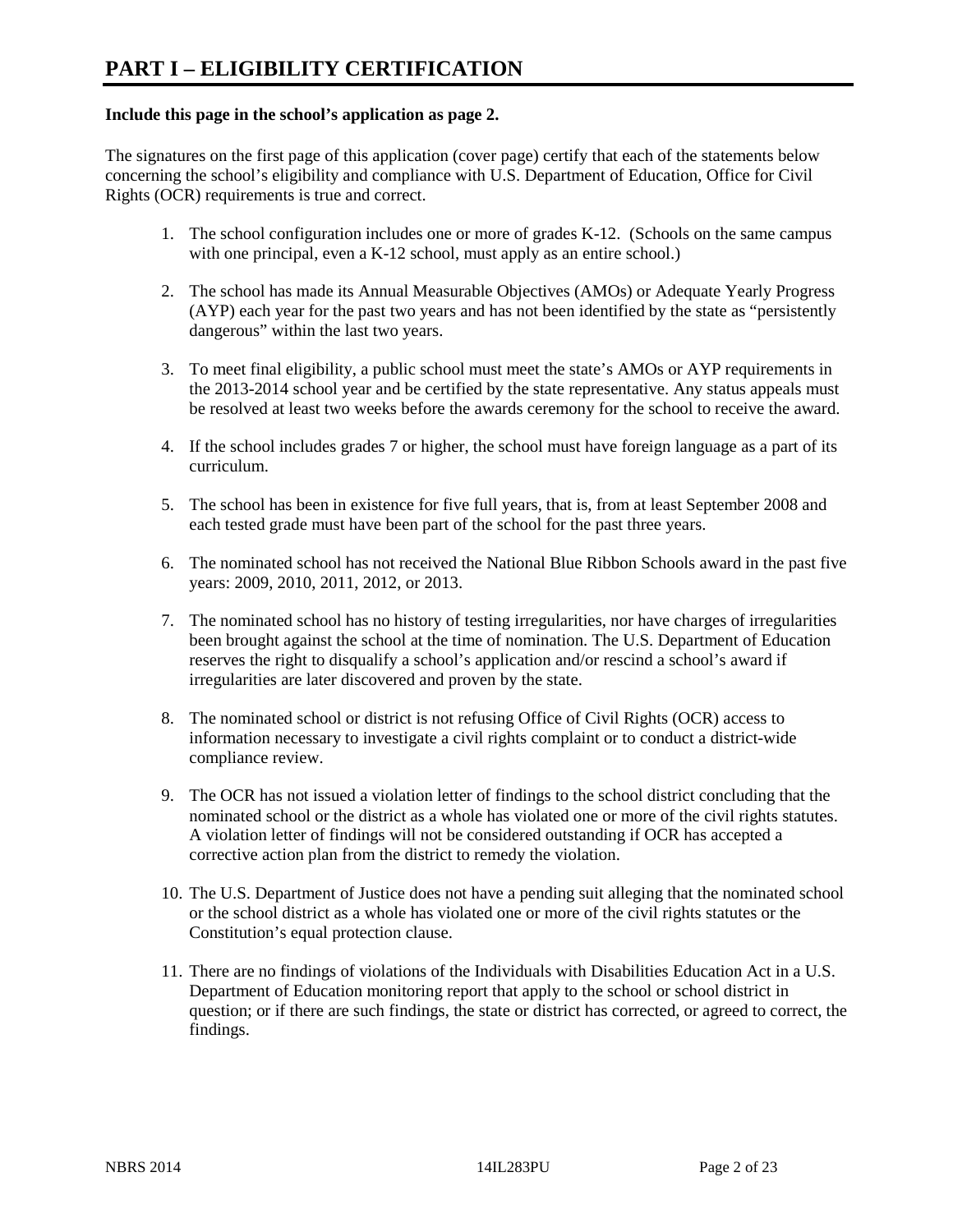# **PART II - DEMOGRAPHIC DATA**

#### **All data are the most recent year available.**

**DISTRICT** (Question 1 is not applicable to non-public schools)

| -1. | Number of schools in the district<br>(per district designation): | $\perp$ Elementary schools (includes K-8)<br>1 Middle/Junior high schools<br>0 High schools<br>$0 K-12$ schools |
|-----|------------------------------------------------------------------|-----------------------------------------------------------------------------------------------------------------|
|     |                                                                  |                                                                                                                 |

2 TOTAL

**SCHOOL** (To be completed by all schools)

- 2. Category that best describes the area where the school is located:
	- [] Urban or large central city
	- [ ] Suburban with characteristics typical of an urban area
	- [ ] Suburban
	- [ ] Small city or town in a rural area

[X] Rural

- 3. 3 Number of years the principal has been in her/his position at this school.
- 4. Number of students as of October 1 enrolled at each grade level or its equivalent in applying school:

| Grade                           | # of         | # of Females | <b>Grade Total</b> |
|---------------------------------|--------------|--------------|--------------------|
|                                 | <b>Males</b> |              |                    |
| <b>PreK</b>                     | 15           | 10           | 25                 |
| K                               | 31           | 34           | 65                 |
| $\mathbf{1}$                    | 40           | 35           | 75                 |
| $\boldsymbol{2}$                | 32           | 28           | 60                 |
| 3                               | 42           | 43           | 85                 |
| 4                               | 44           | 56           | 100                |
| 5                               | 0            | 0            | 0                  |
| 6                               | 0            | $\theta$     | 0                  |
| 7                               | 0            | 0            | 0                  |
| 8                               | 0            | 0            | 0                  |
| 9                               | 0            | 0            | 0                  |
| 10                              | 0            | $\Omega$     | 0                  |
| 11                              | 0            | 0            | 0                  |
| 12                              | 0            | 0            | 0                  |
| <b>Total</b><br><b>Students</b> | 204          | 206          | 410                |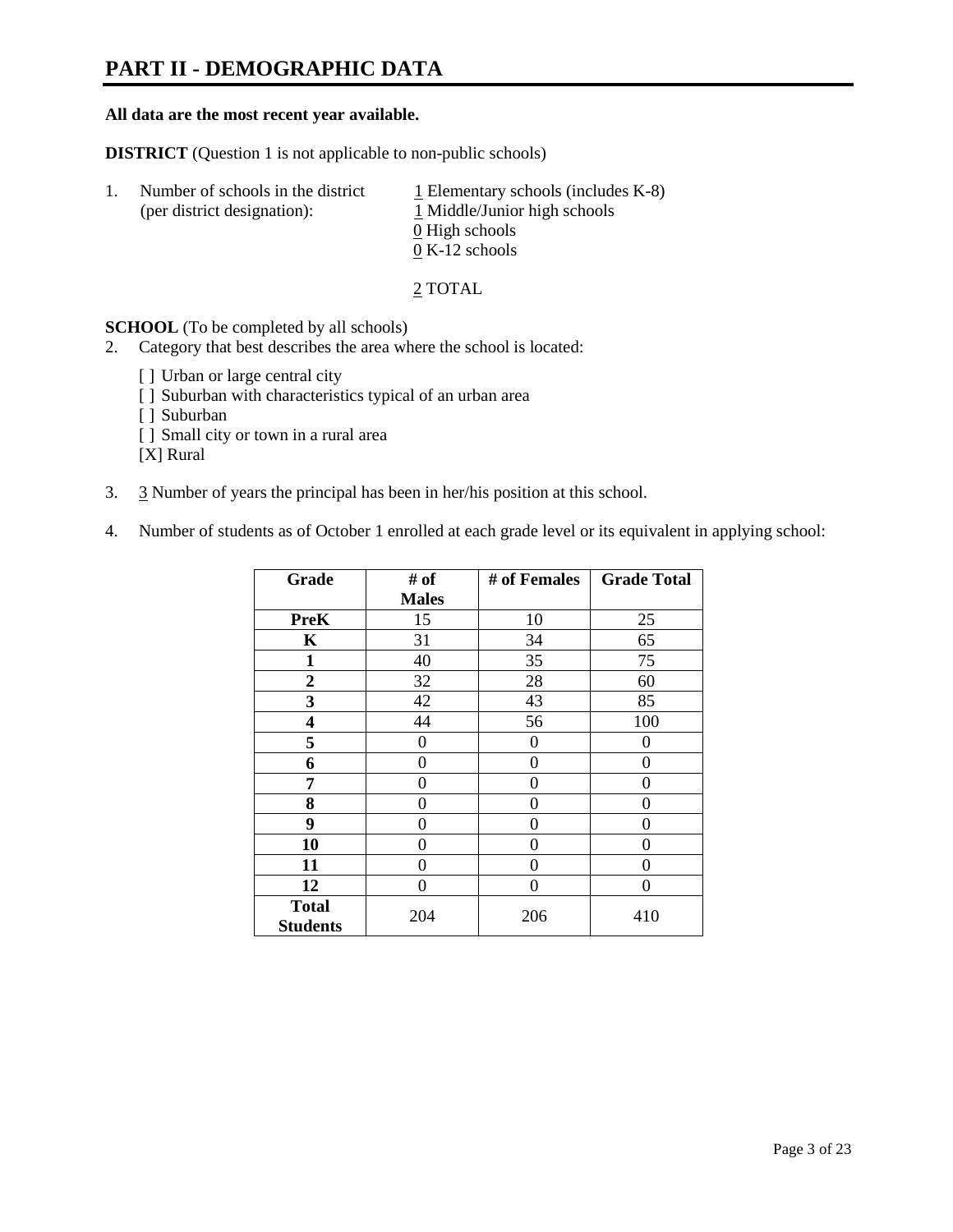5. Racial/ethnic composition of  $\qquad \qquad \underline{0}$  % American Indian or Alaska Native the school: 5 % Asian

 1 % Black or African American 4 % Hispanic or Latino 0 % Native Hawaiian or Other Pacific Islander 89 % White 1 % Two or more races **100 % Total** 

(Only these seven standard categories should be used to report the racial/ethnic composition of your school. The Final Guidance on Maintaining, Collecting, and Reporting Racial and Ethnic Data to the U.S. Department of Education published in the October 19, 2007 *Federal Register* provides definitions for each of the seven categories.)

6. Student turnover, or mobility rate, during the  $2012 - 2013$  year:  $8\%$ 

This rate should be calculated using the grid below. The answer to (6) is the mobility rate.

| <b>Steps For Determining Mobility Rate</b>         | Answer |
|----------------------------------------------------|--------|
| (1) Number of students who transferred to          |        |
| the school after October 1, 2012 until the         | 26     |
| end of the school year                             |        |
| (2) Number of students who transferred             |        |
| <i>from</i> the school after October 1, 2012 until |        |
| the end of the 2012-2013 school year               |        |
| (3) Total of all transferred students [sum of      | 30     |
| rows $(1)$ and $(2)$ ]                             |        |
| (4) Total number of students in the school as      | 387    |
| of October 1                                       |        |
| $(5)$ Total transferred students in row $(3)$      | 0.078  |
| divided by total students in row (4)               |        |
| $(6)$ Amount in row $(5)$ multiplied by 100        | 8      |

# 7. English Language Learners (ELL) in the school: 2 %

 10 Total number ELL Number of non-English languages represented:  $\frac{4}{5}$ Specify non-English languages: Gujarati, Spanish, Russian, Polish

8. Students eligible for free/reduced-priced meals: 17 %

Total number students who qualify:  $\frac{71}{2}$ 

If this method is not an accurate estimate of the percentage of students from low-income families, or the school does not participate in the free and reduced-priced school meals program, supply an accurate estimate and explain how the school calculated this estimate.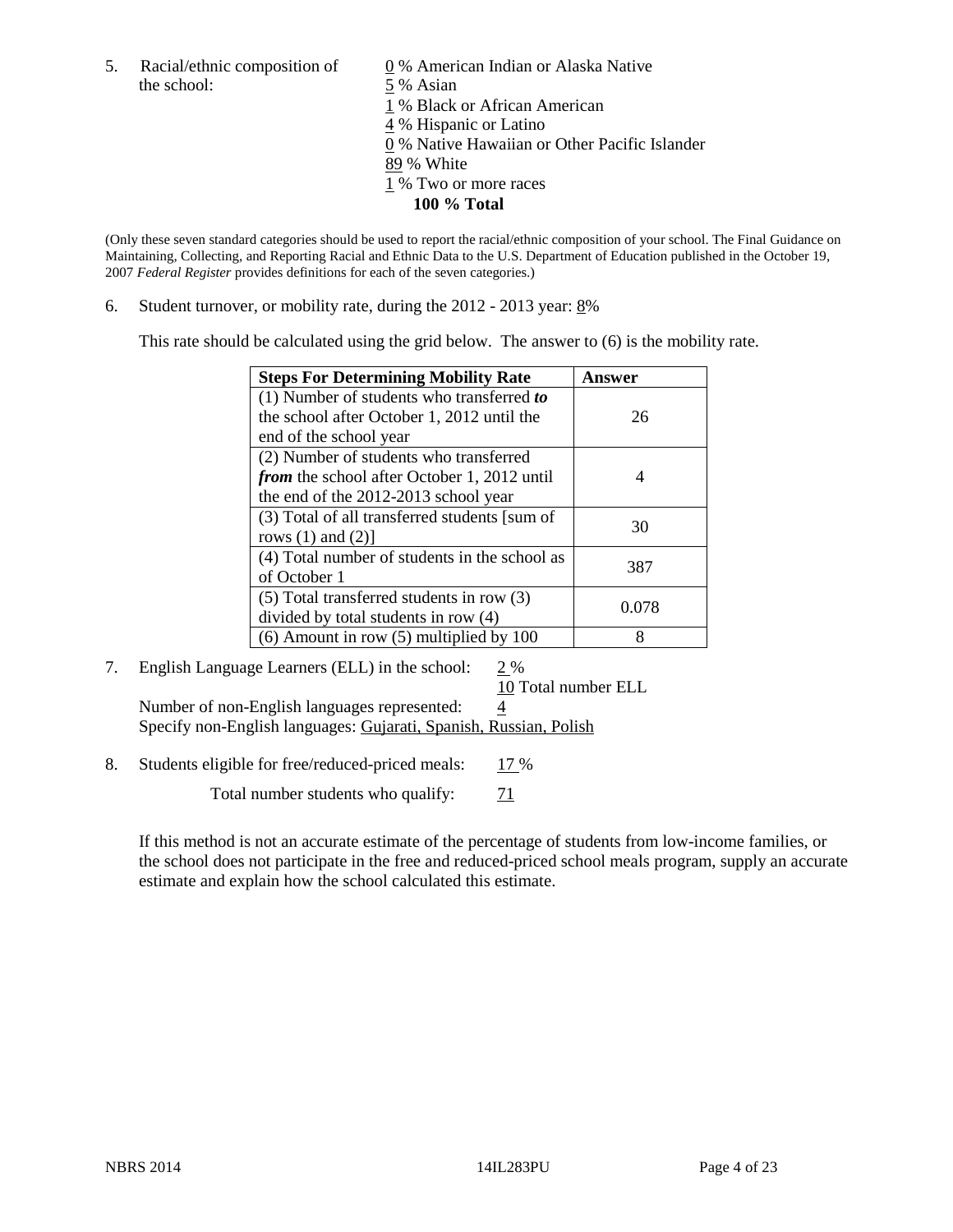41 Total number of students served

Indicate below the number of students with disabilities according to conditions designated in the Individuals with Disabilities Education Act. Do not add additional categories.

| 11 Autism               | 0 Orthopedic Impairment                 |
|-------------------------|-----------------------------------------|
| 0 Deafness              | 2 Other Health Impaired                 |
| 0 Deaf-Blindness        | 7 Specific Learning Disability          |
| 2 Emotional Disturbance | 11 Speech or Language Impairment        |
| 1 Hearing Impairment    | 1 Traumatic Brain Injury                |
| 1 Mental Retardation    | 0 Visual Impairment Including Blindness |
| 0 Multiple Disabilities | 5 Developmentally Delayed               |
|                         |                                         |

10. Use Full-Time Equivalents (FTEs), rounded to nearest whole numeral, to indicate the number of personnel in each of the categories below:

|                                       | <b>Number of Staff</b> |
|---------------------------------------|------------------------|
| Administrators                        |                        |
| Classroom teachers                    | 21                     |
| Resource teachers/specialists         |                        |
| e.g., reading, math, science, special |                        |
| education, enrichment, technology,    |                        |
| art, music, physical education, etc.  |                        |
| Paraprofessionals                     | 13                     |
| Student support personnel             |                        |
| e.g., guidance counselors, behavior   |                        |
| interventionists, mental/physical     |                        |
| health service providers,             |                        |
| psychologists, family engagement      |                        |
| liaisons, career/college attainment   |                        |
| coaches, etc.                         |                        |
|                                       |                        |

11. Average student-classroom teacher ratio, that is, the number of students in the school divided by the FTE of classroom teachers, e.g.,  $22:1$   $20:1$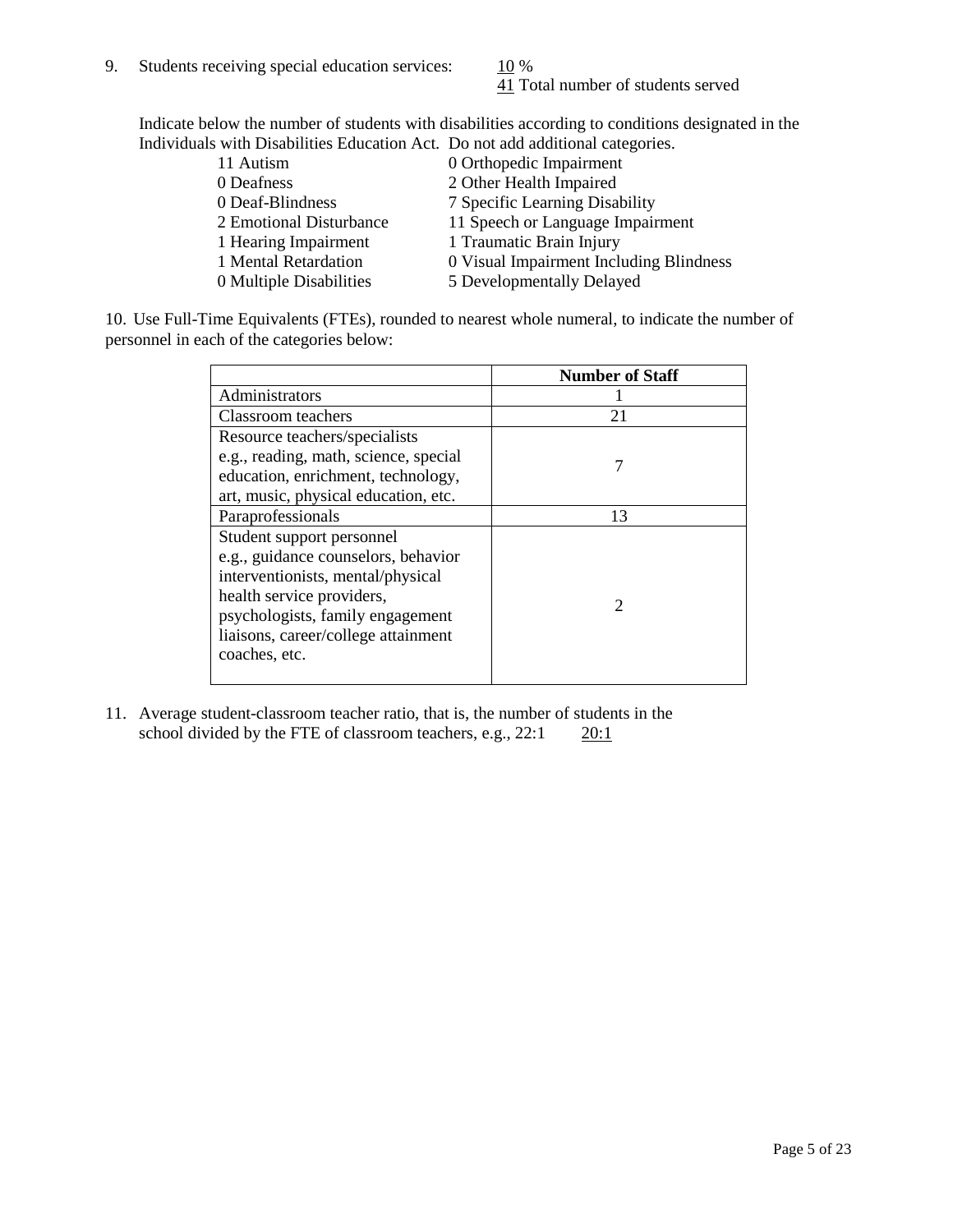12. Show daily student attendance rates. Only high schools need to supply yearly graduation rates.

| <b>Required Information</b> | 2012-2013 | 2011-2012 | 2010-2011 | 2009-2010 | 2008-2009 |
|-----------------------------|-----------|-----------|-----------|-----------|-----------|
| Daily student attendance    | 96%       | 96%       | 96%       | 97%       | 96%       |
| High school graduation rate | 0%        | 9%        | 0%        | 0%        | 0%        |

#### 13. **For schools ending in grade 12 (high schools)**

Show percentages to indicate the post-secondary status of students who graduated in Spring 2013

| <b>Post-Secondary Status</b>                  |       |
|-----------------------------------------------|-------|
| Graduating class size                         |       |
| Enrolled in a 4-year college or university    | $0\%$ |
| Enrolled in a community college               | 0%    |
| Enrolled in career/technical training program | 0%    |
| Found employment                              | 0%    |
| Joined the military or other public service   | 0%    |
| <b>Other</b>                                  | በ%    |

14. Indicate whether your school has previously received a National Blue Ribbon Schools award. Yes  $No \underline{X}$ 

If yes, select the year in which your school received the award.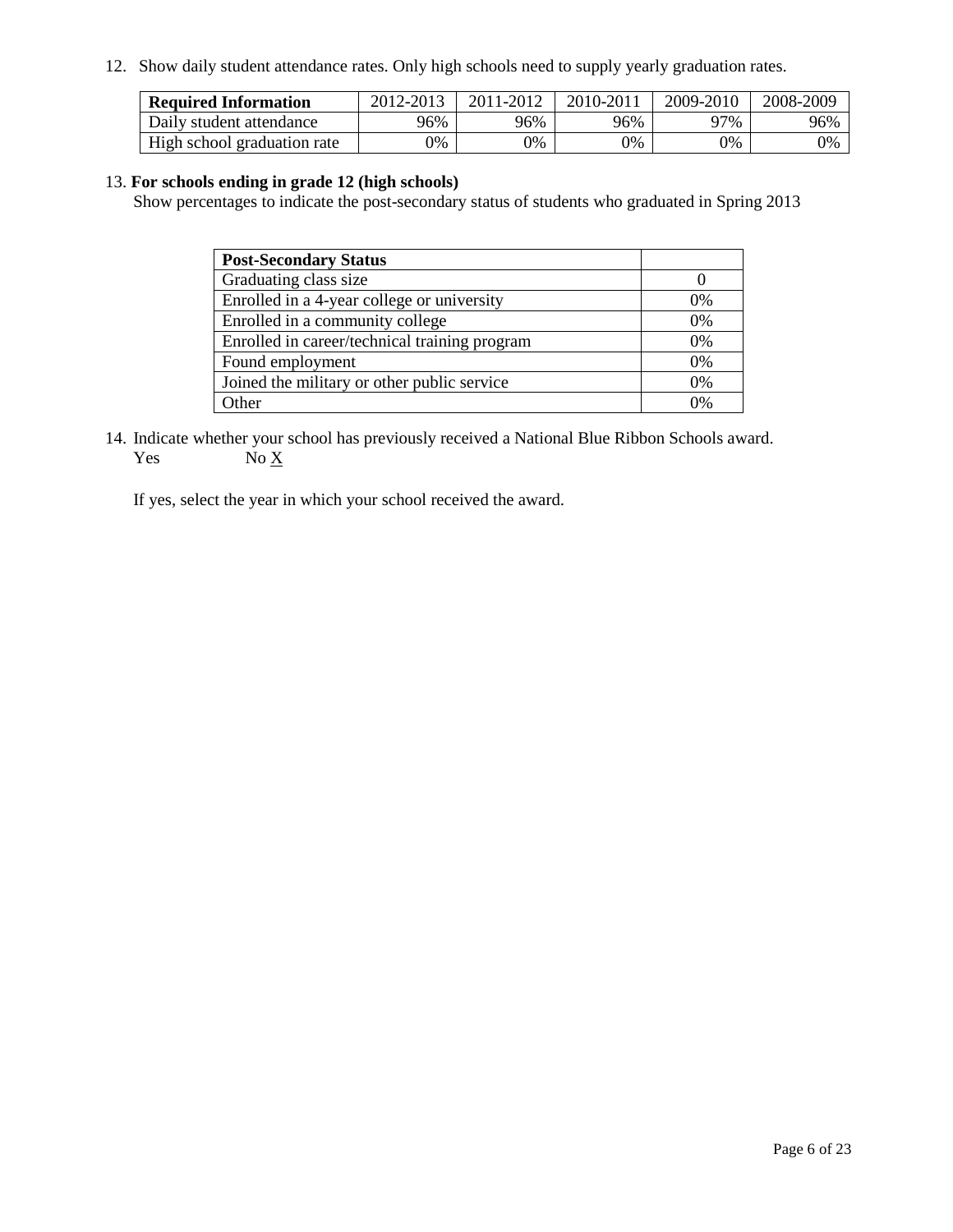# **PART III – SUMMARY**

Prairie Hill School, located in South Beloit, Illinois, began as a one-room schoolhouse in 1952 serving 86 students, Kindergarten (K) through grade eight. Since then it has grown into an elementary school that serves 411 students, pre-Kindergarten (pre-K) through grade four. Despite its growth, it has managed to maintain a small town, close-knit climate. While there is no Prairie Hill town, the school is a community unto itself—a place where families have worked together to nurture the whole child.

The mission of Prairie Hill is to provide learning opportunities and experiences to students that foster a lifetime of growth and development. This is achieved through the collaboration of educators, support staff, board members, and parents. Together these stakeholders are united in the creation of a community of selfdirected, responsible citizens who are challenged to reach their full potential. The school is dedicated to maintaining a rigorous curriculum, dynamic fine arts programs, research-based classroom practices, motivated educators and administrators, and involved parents.

Prairie Hill's high achievement on state testing is a reflection of its progressive, student-led philosophy. The school was awarded the Academic Excellence Award by the state of Illinois in recognition of 90 percent of students passing the Illinois Standard Achievement Test (ISAT) for three consecutive years. It has also been a School Search Bright Star Award recipient for the past five years, a commendation for schools who display high student performance despite having low funding per pupil. This is all accomplished while maintaining a family-friendly, small school atmosphere.

The 65 teachers, certified paraprofessionals, and support staff work diligently in Professional Learning Communities (PLCs) to research best practices in order to create authentic learning experiences, on-going effective assessments, enrichment for high-achieving students, and interventions for struggling students. Prairie Hill houses two Golden Apple winners, one Nationally Board Certified educator, and over half of its certified staff has earned a master's degree. It is commonplace for School Improvement Days to be filled with workshops facilitated by colleagues in a genuine attempt to share knowledge and foster professional development.

The progressive philosophy of Prairie Hill has also led to the development of one of the first blended pre-K programs in the area. The program is fully inclusive, serving students with special needs alongside general education students, in an attempt to identify and provide intervention for students who traditionally struggle upon grade K entrance. This program echoes the school's overarching, proactive educational principles.

To walk the halls on any given day would be to experience what makes Prairie Hill shine bright. The shared purpose of caring for its children, emotionally as well as academically, is instantly recognizable. The principal and superintendent greet students by name in the halls. Students eagerly recite the morning announcements, and the staff promotes character education by recognizing individual acts of caring. The lower grade classes can be seen learning alongside their upper grade reading buddies. Every student's birthday is celebrated by the reading, signing and gifting of a book of his/her choice from the principal in his office. Works of writing, music, and displays of student art work fill the hallways. After school, the experience continues as students needing additional assistance with homework can obtain help from teachers. In these ways, and many more, the Prairie Hill philosophy can be seen, felt and heard on a daily basis.

Through an ideal blend of involved families, engaged students, and committed staff, Prairie Hill has built a school that is worthy of the distinction of the National Blue Ribbon Program. Early in its heritage, Prairie Hill was often referred to by parents, staff, administrators, and community members as the area's "best kept secret." Together, a school community has been created that is the area's "best kept secret" no more.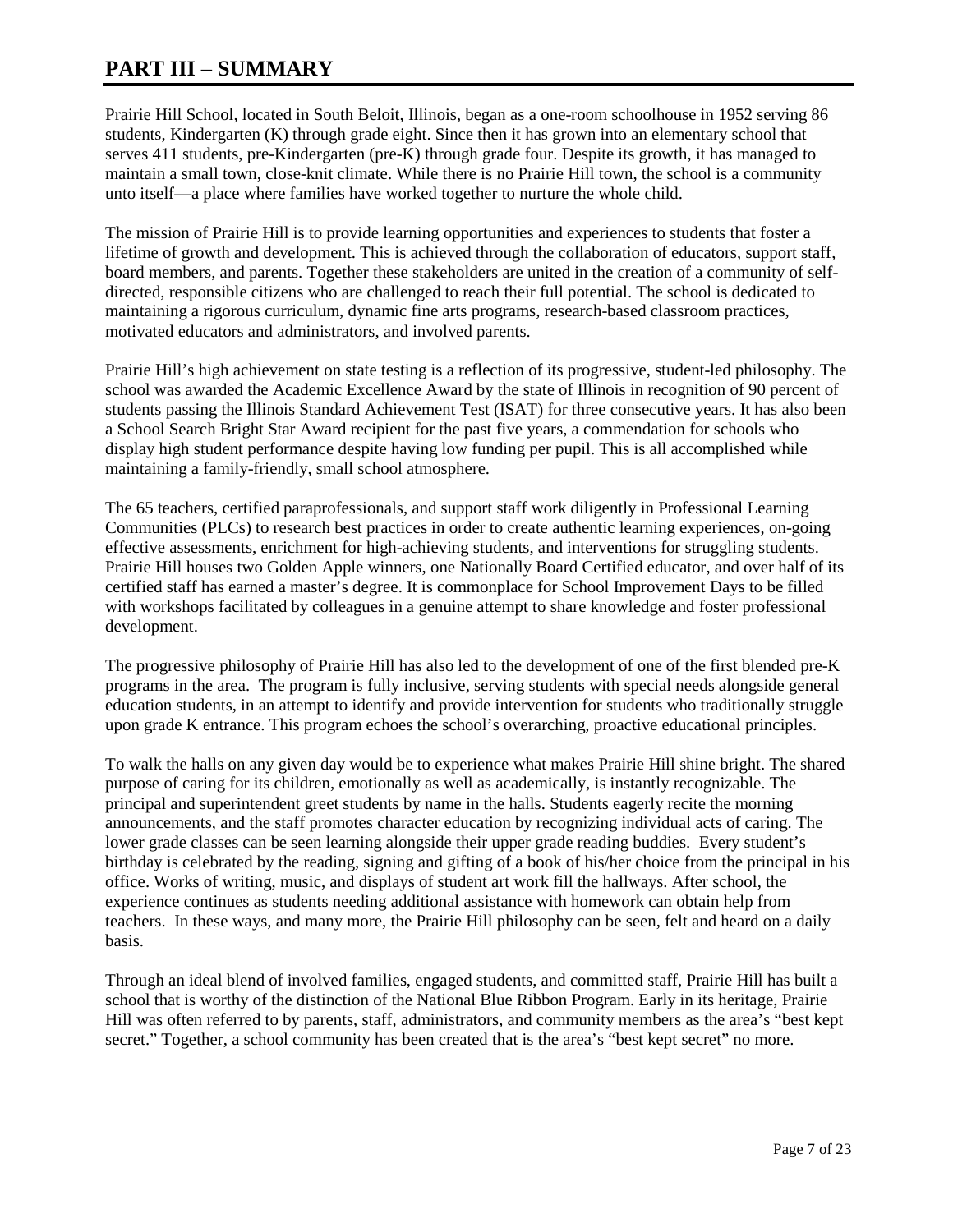### **1. Assessment Results:**

a) Prairie Hill is proud of its tradition as one of the highest-achieving public schools in Illinois in the measures of standardized assessments. Annually, the school is assessed through the Illinois Standards Achievement Test (ISAT) in March. The test monitors student performance in math and reading for students in grades three and four, while grade four students are also assessed in science. In 2010, 2011, 2012, and 2013, Prairie Hill was awarded the Illinois Academic Excellence Award for sustained excellence as an elementary school in which 90% of the students had passed the state tests for a minimum of three years.

The state assessments have four performance levels: Academic Warning, Below State Standards, Meets State Standards, and Exceeds State Standards. (More information about the ISAT levels can be viewed at http://www.isbe.net/assessment/isat.htm.)

While the state goal is for schools to achieve performance levels of Meets State Standards, Prairie Hill strives for its students to attain the Exceeds State Standards measure. Over the past five years, nearly 52 percent of students Exceeded standards in grade three math, more than 46 percent of students Exceeded standards in grade three reading and 43 percent of grade four Exceeded standards in both reading and math. During that same five-year period, 93 percent of all students at Prairie Hill Met or Exceeded state standards.

b) Over the past five years, despite spending only 70 percent per student in instructional costs compared to the state average (reference:

http://iirc.niu.edu/Classic/School.aspx?source=Finances&source2=Expenditure\_Rates&schoolID=04101133 0042001&level=S), Prairie Hill has far out-paced the state in achievement levels. In 2013, students performed 26 percentage points higher than the state average in both grade three and grade four math. Similarly, the grade three and grade four reading scores out-performed the state average by more than 22 percentage points.

During the 2012-2013 school year, the state of Illinois introduced changes in the cut scores that better aligned the test with the Common Core State Standards (CCSS). In sum, cut scores in math and reading were raised, with math scores experiencing a 14 percent increase in grade three and a ten percent increase in grade four. In essence, what were once scores that would Meet the State Standards would now fall into the Below State Standards category at a much greater rate.

Prairie Hill's consistent goal of striving for the highest achievement level (Exceeds Standards) allowed for a much less drastic dip in scores as compared to other schools throughout the state. Scores dipped from 97 percent of all students Meeting and Exceeding the state standards on all assessments in 2011-2012 to 83 percent of all students doing so in 2012-2013. However, due to the change in cut scores, the raw scores are a better indicator of sustained and/or improved performance. When compared to the previous year, the raw data showed that reading scores remained at the same level of 97 percent Meets and Exceeds State Standards, while the raw math scores improved to 98 percent of all students Meets or Exceeds all state standards.

Over the five-year testing period (2009-2013), Prairie Hill has outscored the state average on every assessment by at least ten percentage points. In 2011, 2012, and 2013, the Rockford Register Star reviewed assessment data for all 119 schools in the Rock River Valley, with Prairie Hill School scoring the highest of all non-magnet public schools each year. While having a diverse population in terms of backgrounds, ethnicities, and races, few groups are populous enough to produce sub-groups in our testing scores. Only during the past two years have there been enough students to qualify low-income families as a subgroup. Yet in each of those years, there was never greater than 13 students at any grade-level qualifying as lowincome. Therefore there was not enough data from such a small sample size to make any reasonable determinations.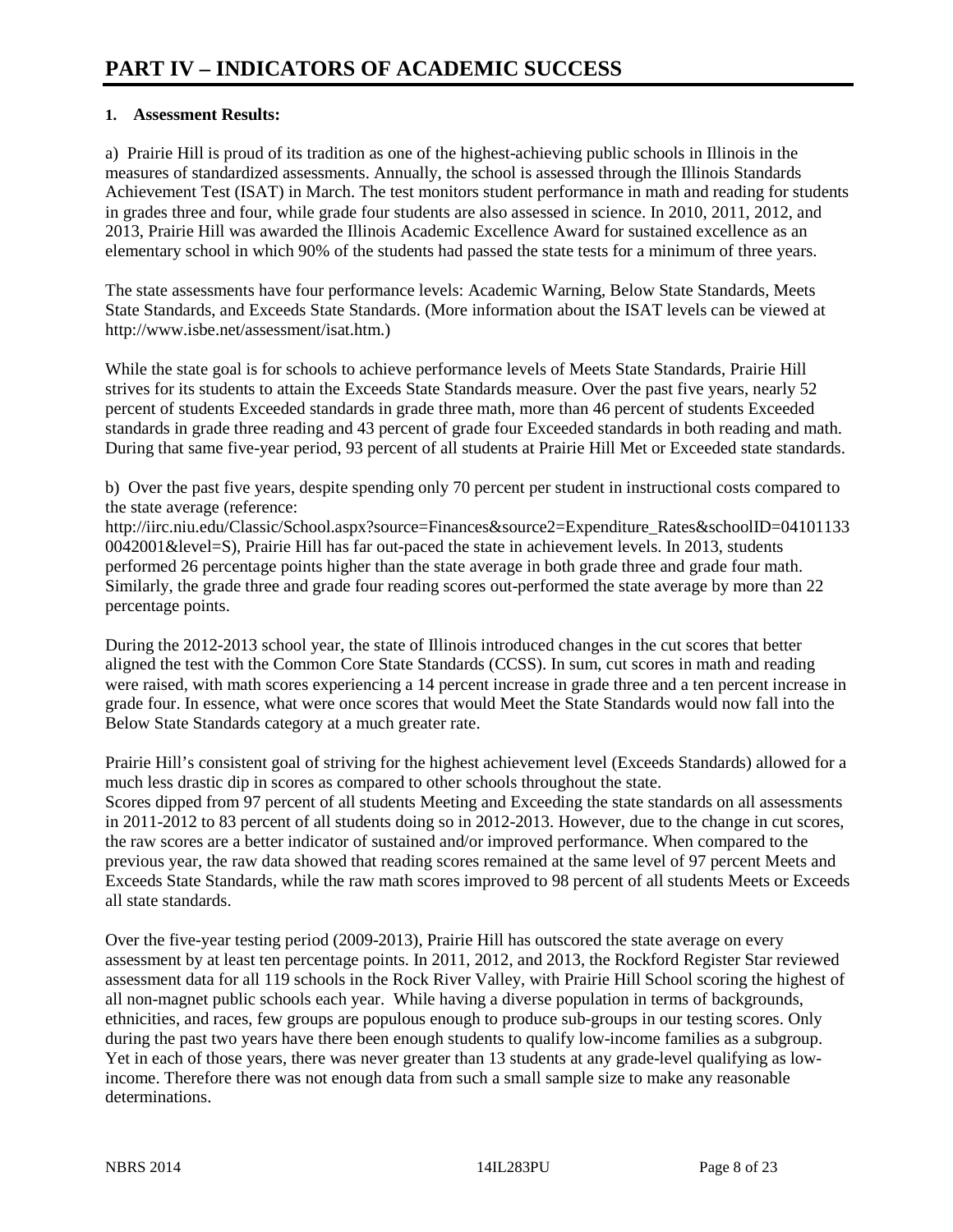While grades Kindergarten (K) through two are not assessed by the state, assessments such as easyCBM (www.easycbm.com) allow teachers to monitor the progress of students in reading compared to national norms. During the most recent winter benchmark assessments (2014), students in grade K were in the 95th percentile in both letter sounds and word reading fluency. Grade one students were in the 78th percentile for both word reading fluency and passage reading fluency while grade two students were in the 70th percentile in passage reading fluency. From grade K on, the Prairie Hill staff is pushing students to achieve at the highest academic levels possible.

#### **2. Using Assessment Results:**

In 2012, the Prairie Hill schedule was modified to block off a Response to Intervention (RtI) time within the day as a means to conduct formative assessments and use these results to inform instruction. Every grade level designated a half-hour in which nothing new was taught, yet enrichment was provided for higherachieving students and intervention for struggling students. In 2013, the schedule was retooled even further to allow each grade level common planning time. This planning time allowed teachers to compare assessment results, classroom strategies and curricular alignment. Now, every grade level has one hour daily of common planning time in which the teachers collaborate as Professional Learning Communities (PLCs). In this way, all students are shared by all teachers.

The RtI model of assessment for instruction looks different in every grade, constructed to fit the grade level and the students. Students in grade K move from class to class during the RtI block, working on letter names, letter sounds, fine motor skills, social groups, sight words, and other groups that are assessed to measure growth. In grade one, teachers focus on students with reading and math concerns. Two Reading Recovery-certified classroom teachers work with the lowest-performing students from a grade-administered observation survey and provide them with in-depth daily interventions. Additionally, each grade at Prairie Hill completes a quarterly benchmark assessment that indicates where each student is in relation to gradelevel expectations. This assessment informs the classroom teacher and is also used to provide parents with an understanding of what can be done at home to further their child's growth.

In contrast, the performance levels from the ISATs have little impact in the instruction. The state test is taken in March and the individual results are not available until the following school year in September. By that time students are assigned to different teachers, with some attending a different school. Instead, the assessments used by Prairie Hill are those that have an immediate impact on classroom instruction. These grade-level approved, formative assessments are a reflection of the concepts students have been exposed to in the classroom. In essence, the ISAT results serve as validation of the instruction that students are receiving at Prairie Hill and at home.

#### **3. Sharing Lessons Learned:**

At Prairie Hill students are taught that learning from, and with, your peers is one of the best means of extending knowledge. That theme runs true with the staff as well, as they expand their knowledge and opportunities by collaborating and sharing information with other schools and educational resources.

Some of the Prairie Hill educators spend their evening and weekend hours collaborating and teaching others at the college level at both of the area higher educational facilities, Rock Valley College and Rockford University. These teachers guide college students through higher level math skills, for example, and share their well-honed strategies with pre-service teachers.

The Special Education Cooperative that serves the district makes available professionals who provide services to children in need of supplemental support via occupational, physical, hearing and vision therapy services, as well as support for specific learning challenges. The staff collaborates and shares activities, ideas and strategies for successfully supporting these students in inclusive settings. Educators in the building continually collaborate with special education professionals in other area districts to most effectively provide services to all of the students. By sharing experiences and strategies and a vast knowledge base, powerful partnerships have been created in support of the children in all area districts.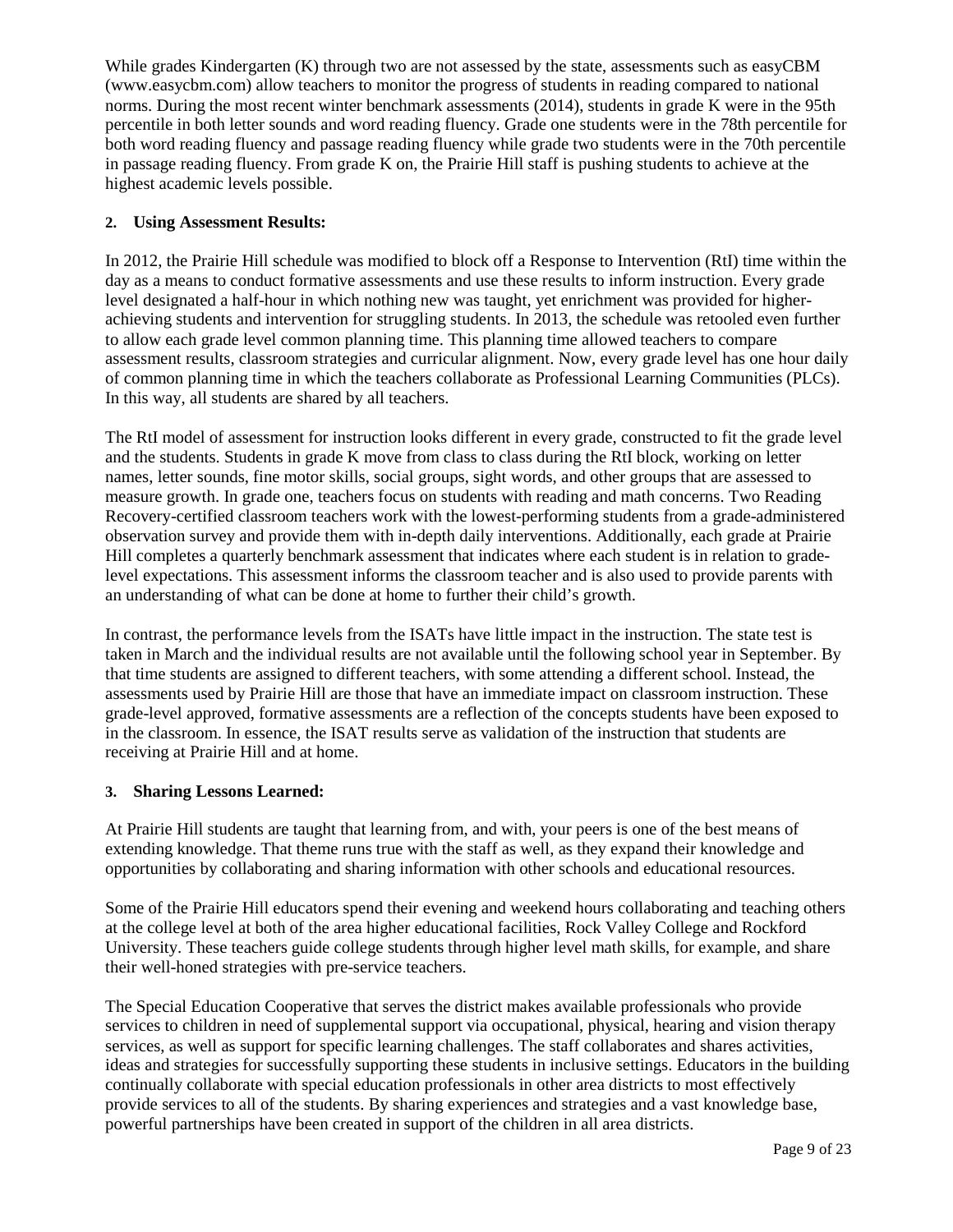The office of Dr. Donna Turetgen, Au.D., who operates a branch of Northwestern Illinois Association of Audiology, is also housed at Prairie Hill. She screens students and helps children in the area understand the needs and feelings of those who have experienced hearing loss.

Similarly, specialists in the areas of art, music and P.E. have built strong collaborative relationships with educators in neighboring elementary and high school districts. Through a combined effort, the staff has accessed grant monies that benefit the children in all of the schools that feed into the high school district. These monies and shared strategies focus on building physical fitness as a lifestyle, integrating art and music into the classrooms, and securing the enjoyment of each in the community.

General education classroom teachers have also built strong relationships with educators and administrators from other area schools. Grade-level partnerships have been formed that provide opportunities for shared curriculum learning activities across districts, including joint field trips, team presentations at state level education conferences, and improved curriculum activities.

#### **4. Engaging Families and Community:**

Prairie Hill is proud to be a place where students, staff, parents, community members, and alumni work together to foster a strong learning environment, in connection with the key principles needed to encourage good character in each child. Parents and community members are encouraged to remain actively involved in our educational culture.

This tradition of stakeholder involvement starts each year with Back-to-School Night. Parents are afforded the opportunity to become part of the learning process by meeting with the teachers, principal and other staff and previewing the grade-level curricula. Contact with families and community is maintained through email, newsletters, district-wide phone calls, and announcements displayed on the marquee outside the school. Moreover, teachers communicate daily with parents through student agendas to further ensure constant communication.

Volunteers are an intricate part of the Prairie Hill culture. Community members and parents alike provide individualized help on a daily basis in classrooms and the library. Volunteers can be found providing reading and math support, as well as implementing language strategies for students whose native language is not English. They are utilized to actively engage learners who struggle, as well as those who excel, by helping to further differentiate the learning environment for students. Volunteer work is utilized outside the classroom as well, to assist with school screenings as well as after school activities.

Prairie Hill tradition includes numerous annual events. Students, staff, and parents alike look forward to walking through the balloon archway on opening day, the Back-To-School BBQ, Family Movie and Fun Nights, Pajama Night, Sweets With Someone Special, and the School Carnival, just to name a few. This sense of tradition helps establish the school as one to which alumni return to enroll their own children. Many of the aforementioned annual events are sponsored by the devoted Parent-Staff Association (PSA). The PSA also sponsors a Jog-a-thon, a school-wide fundraiser that provides funding for countless teacher requisitions. Similarly, the Tees For Technology golf outing funds the purchase of iPads and other hands-on technology for the classroom.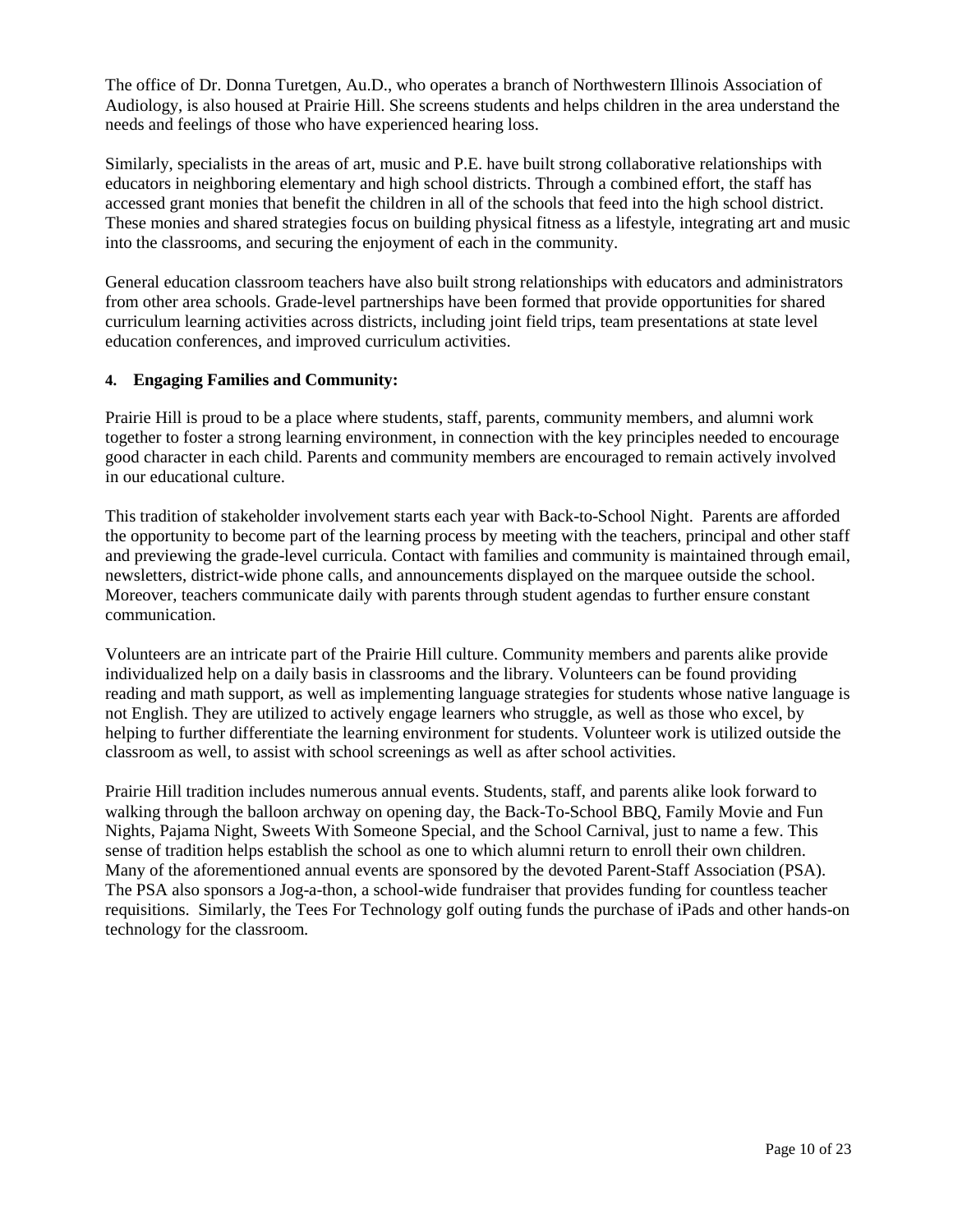# **1. Curriculum:**

The Prairie Hill curriculum is a product of collaboration between grade-level teams of classroom teachers, specialists, and administrators. Together these stakeholders are engaged in the process of aligning the curriculum to reflect the Common Core State Standards (CCSS) in English Language Arts and math. Following best practices and procedures, each grade level uses specific criteria to identify Power Standards, which are vertically articulated from pre-Kindergarten (pre-K) through grade four. These priority standards are then aligned with units of instruction within each grade level. Grade level teams also collaborate to design grade-level pacing guides that identify the Power Standards for each quarter. Additionally, common formative assessments will be aligned to Power Standards to ensure that teachers receive the feedback required to further differentiate instruction. As a result of this process (within and across grade levels), instruction, intervention and enrichment provided to students is based on the CCSS.

The English Language Arts/reading program at Prairie Hill reflects the CCSS by teaching deeply and helping students become problem solvers and independent learners. With teaching approaches (e.g. Reading Recovery, workshop, literacy block, enrichment instruction) and resources (e.g. classroom computers, iPads, book room, library) that are designed to meet the needs of all students, students are encouraged to become lifelong readers and writers. Additionally, cross-curricular connections to science and social studies are made through reading.

Differentiated instruction and high expectations are the hallmark of the math program as well. Studentdriven instruction is emphasized through the use of Guided Math. This approach allows for feedback on the CCSS through the use of formative assessments. Large scale projects are also used to integrate math in contextualized situations. Additionally, a variety of technological tools (e.g. Educreations, Edmodo, interactive notebooks) is used daily to enhance instruction. Math lessons are further used to make crosscurricular connections to science and social studies.

"Specials" at Prairie Hill include music, art, P.E. and computer classes for students Kindergarten (K) through grade four. These courses are not perceived as stand-alone classes, but rather are viewed as an extension of the learning done in the general education classrooms.

The music curriculum provides students with the opportunity to sing and play a variety of instruments as well as develop an appreciation for historical and cultural concepts reflected in music. Similarly, through the use of multimedia and diverse, cross-curriculum subject matter, the visual art teachers challenge students to express their creativity, spatial imaging and engage in problem-solving while utilizing their fine motor skills.

Guided by research and reflection, Prairie Hill's physical education curriculum focuses on developing students' fundamental movement skills through a variety of different games and activities. The importance of teamwork is reinforced through self-directed learning and problem-solving skills. Computer classes are designed to provide equal opportunities for learners to experience multi-faceted technological learning. By integrating instructional and informational technology to meet the curriculum requirements, all students have an opportunity to advance individually and as a community of learners. The blended pre-K program is new to Prairie Hill this year. The curriculum was designed to reflect Early Learning Standards, in alignment with the CCSS. A daily, half-day program designed for students ages three through five, the program ensures that its students will confidently enter grade K, already knowledgeable in the routines and expectations of the school.

Several Prairie Hill teachers are gifted certified. In collaboration with other teachers, they provide knowledge and encouragement as to how to differentiate for higher-level thinkers in the general education classroom. Additionally, a resource person dedicates time to high-achieving students in a small group setting outside the regular classroom several times a week.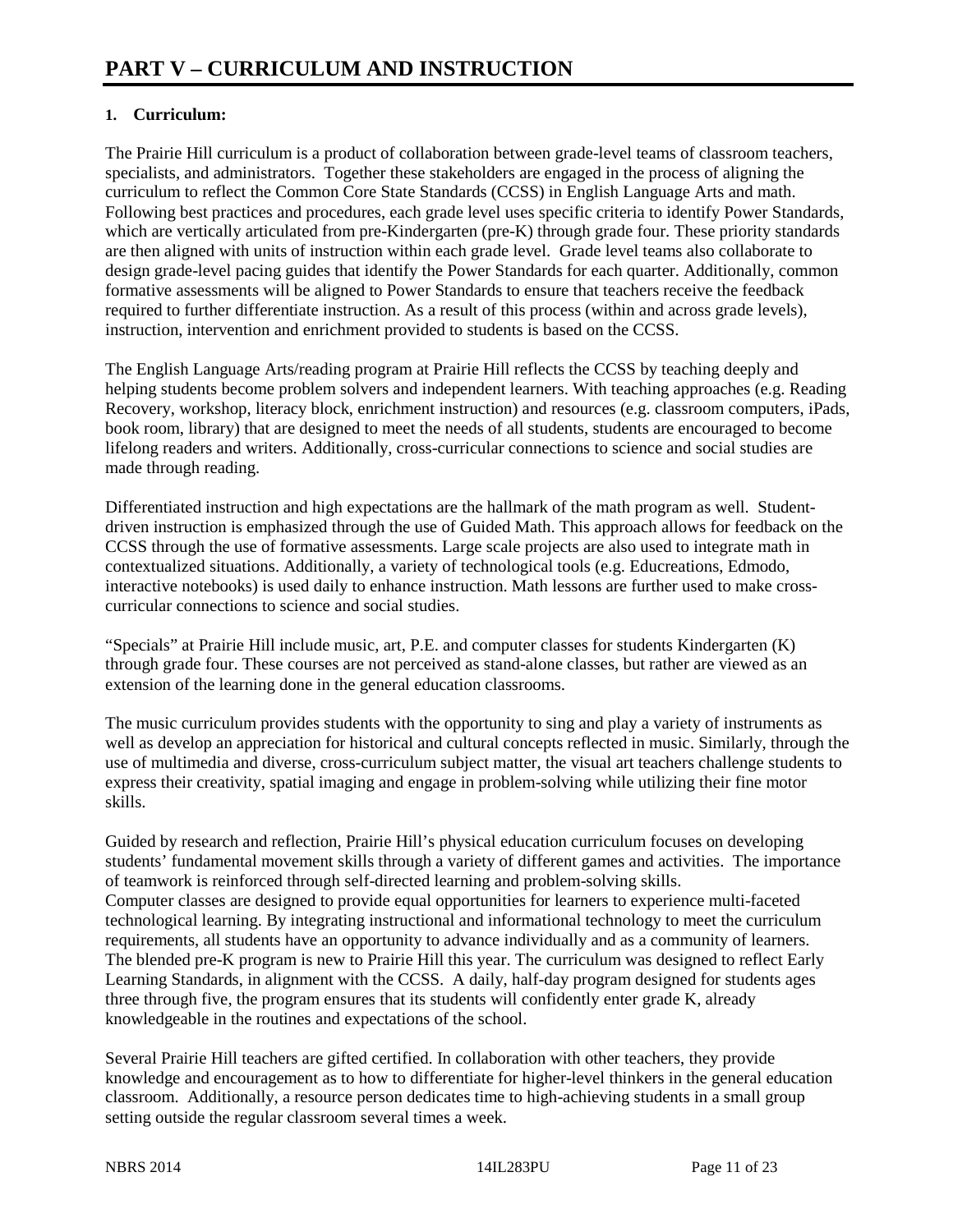Prairie Hill also features a self-contained special education program, Educational Skills Management (ESM). The program follows a framework designed to teach emotionally and behaviorally disabled students how to function appropriately and successfully in an academic setting while maintaining curricular alignment with the regular classrooms. As students demonstrate improvement in self-regulation of behaviors, they are increasingly included with the general education population, while receiving scaffold support from the ESM teacher and paraprofessionals.

### **2. Reading/English:**

The reading program at Prairie Hill is founded on teaching all students how to read, comprehend, and write so that they may become independent and lifelong readers, writers and learners. The focus is on the following essential components: a classroom literacy framework, school-embedded professional development, intervention programs for struggling learners, Reading Recovery, and assessment of continual literacy growth.

The administration and school board have a strong commitment to providing professional development opportunities to the staff. Teachers are encouraged to refine their teaching strategies to better facilitate students in becoming fluent, strategic and joyful readers and writers. Overall, the literacy model uses a workshop approach designed to best meet the needs of all students. This includes a balance of whole group, small group and individual conferences within an integrated, inquiry-based curriculum. Teachers follow the CCSS in order to teach deeply and help students become problem solvers and independent learners.

Each day, students spend their literacy blocks reading, writing, working with words, conferencing with teachers, setting goals, and problem solving with peers. Each grade level allots 120 minutes to focus on the most fragile as well as the most advanced readers. Additionally, three times a year students in grades K through two are given comprehensive, one-on-one assessments that measure students' instructional and independent reading ability. This data allows teachers to improve decision-making and teaching strategies for each student.

In addition, Prairie Hill has four trained Reading Recovery teachers, in varying roles. They meet individually with at-risk first-graders five times a week, for approximately 20 weeks, to provide intensive early intervention. During this time, students are taught strategies for decoding and comprehension, as well as techniques for becoming independent readers.

The district has also invested a substantial amount of money in support of resources for the reading program including the library, a book room, and classroom technology. The Prairie Hill library has 9,939 different titles in its collection, services 463 patrons, and averages 43,000 checkouts per year. With such resources available, teachers are able to direct students toward a variety of avenues for independent discovery including works of fiction and nonfiction, poetry, author studies, and textbooks. Likewise, students frequently employ technology such as classroom computers and iPads, to seek information, produce products, and conduct research.

#### **3. Mathematics:**

At Prairie Hill the students' exceptional performance in math is due to hard work, high expectations, effective differentiation, and creative teaching techniques applied in technology-supported classrooms. School leadership, combined with the collaborative and involved community of educators and families, has fostered an environment where teachers feel inspired to try new methods.

During Guided Math, for instance, the students are placed in groups to allow for more student-driven instruction. Ability level groups work with other students that are at their level. During "mini lessons" groups that need to go over concepts again are able to do so, while other groups can expand on concepts instead. A grade-4 teacher might use a mini lesson to teach one group of students double digit by double digit multiplication, spending extra time explaining and modeling the process, while another group is directed toward four digit by two digit multiplication. In contrast, heterogeneous groups include students of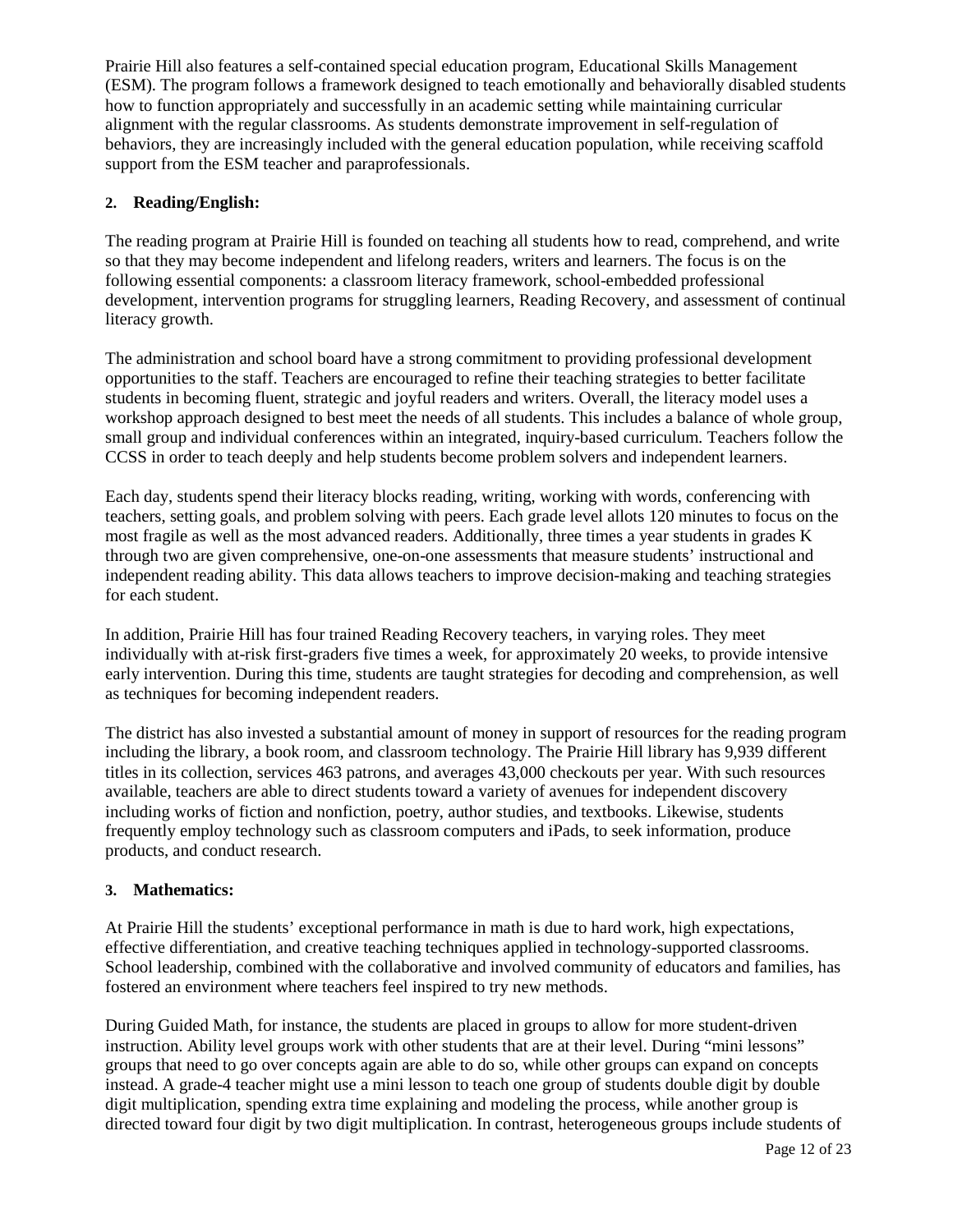mixed levels of ability. In these groups, students learn from each other and are also afforded the opportunity to become leaders.

Guided Math also includes the use of math journals in which students are able to do problem solving at individual levels. The journals also provide time for students to practice skills independently with pencil and paper. Both of these tasks are utilized as formative assessments to monitor growth and show mastery of the CCSS.

Teachers also create overarching projects with math integrations. During the Olympics students tracked data, represented data in a variety of graphs, converted elements into fractional parts of the whole, calculated distances to international locations, analyzed aerial views of Olympic campuses, and searched for 2D and 3D figures by name.

Technology is incorporated in daily math lessons to assist in the learning process. Educreations video lessons make it possible for our educators to show a video to one group of students while teaching a mini lesson to another. These video lessons also assist substitute teachers by ensuring that the same expectations of learning are in place when a teacher is absent. Edmodo is an internet-based communication tool and resource we use to share teaching techniques among teachers, or specific skill lesson videos between teachers and students. Students can access videos at home or in class when the teacher is with other students. Students also use interactive notebooks to track new concepts they are learning about, creating living documents which are continuously added to and referenced.

#### **4. Additional Curriculum Area:**

In the 2013-2014 school year, Prairie Hill introduced a pre-K program. The administration and staff delved into the current research and best practices in early childhood education to create a fully blended program that spans the ages of three through five and includes students of all abilities. The pre-K team worked directly with the Early Childhood staff at Illinois State University and the Metcalf Lab School staff to develop a meaningful, well-rounded curriculum.

The pre-K program focuses on building strong social and positive interactive skills. Weekly lessons offer opportunities for gross and fine motor development, exposure to high quality literature, alphabet and number sense activities as well as meaningful implementation of imaginative play. The teaching occurs in an enriching environment that builds excitement and a natural curiosity for learning. Lessons are focused on Early Learning Standards and are aligned with CCSS while providing a meaningful context that naturally allows children to generalize these skills into not only the educational environment, but their homes and community as well.

On-going assessments are designed to document development in order to create an individualized program for each student. With administrative support, class size has remained at 12 students per section. This teacher to child ratio (one to six) allows the pre-K teachers to focus on supporting the specific needs of each child, building on existing skills as well as remediating when necessary. Although still in its infancy, the program already supports students with Individualized Education Programs (IEPs) as well as those from non-English speaking homes. As a result of attending the daily pre-K program, these children will enter grade K confident of their environment, knowledgeable in the routines and expectations of their home school, and ready for the challenge of a full-day program.

Additionally, Prairie Hill houses a self-contained special education program, Educational Skills Management (ESM), that combines a framework to teach emotionally and behaviorally disabled students how to function appropriately and successfully in an academic setting. The ESM program focuses on providing an effective and consistent support base with social skill and core curricular instruction to promote student success. In the ESM classroom, learning activities are differentiated for each student and a variety of instructional strategies are used to reinforce concepts and skills required for each grade level. As students succeed in self-regulation of behaviors, they are increasingly included with the general education population with scaffold support from the ESM teacher and paraprofessionals.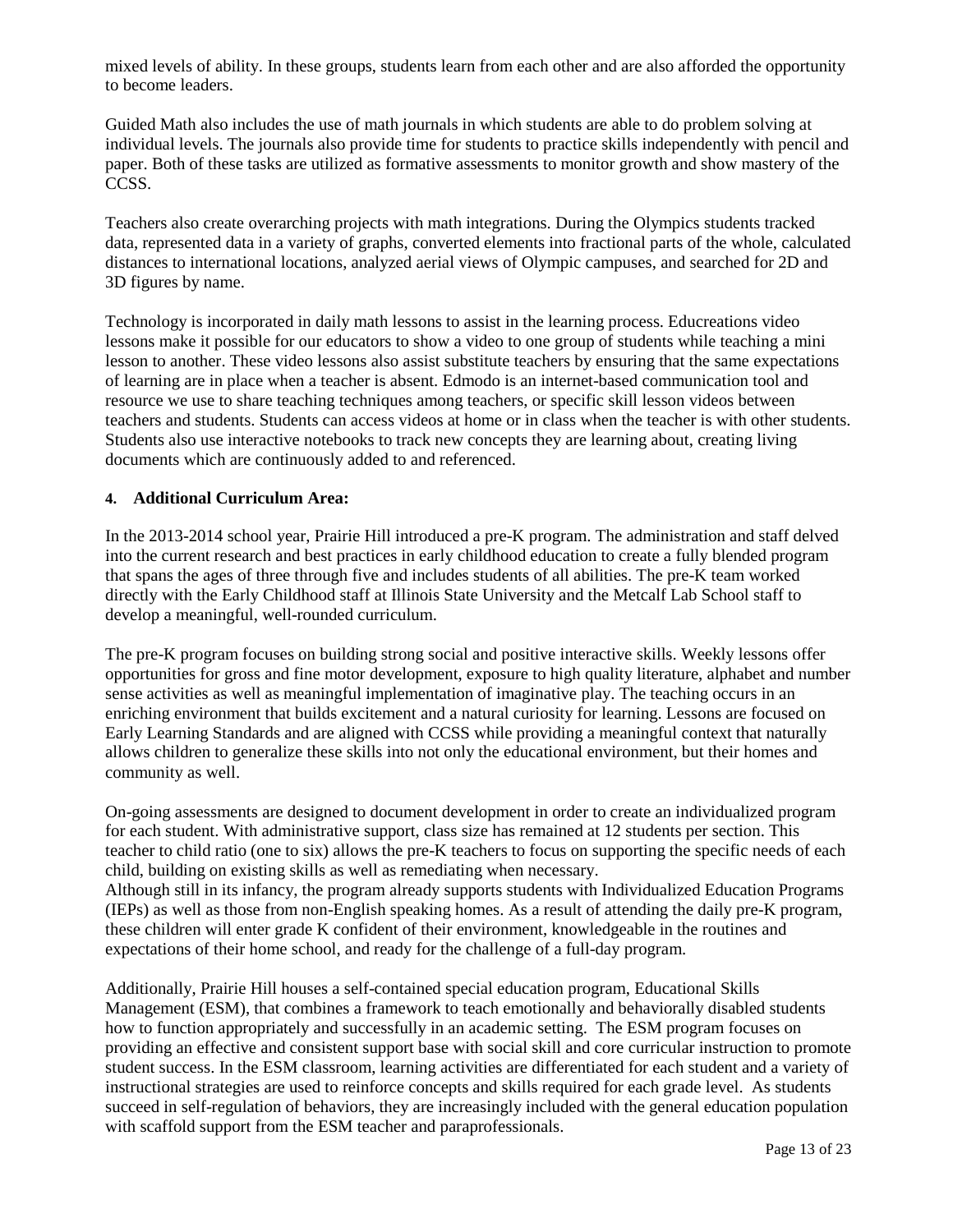#### **5. Instructional Methods:**

The teaching staff at Prairie Hill implements a combination of whole group, small group and individualized instruction to provide daily content concentrating on reading, math, and social sciences. Teachers utilize every inch of their classrooms to stage learning centers, incorporate available technology, designate space for cooperative groups, and promote both social and emotional growth.

Prairie Hill uses benchmark monitoring and progress monitoring, as well as classroom and grade-level assessments to facilitate instruction and intervention. In this way, every student is challenged to work at his/her own instructional level. Teachers and intervention specialists are able to create small groups, based on student skill level, within their classrooms and grade levels. For example, students who have scored above average on benchmarks or classroom assessments might be placed in a small group that expands a lesson with further research projects. In contrast, students who have scored in the below average range might be placed in small group that allows for more practice, further explanation, or re-teaching of a given lesson or skill. Similarly, small groups are created for students who fall in the average range to further enrich their skills.

Prairie Hill has two special education teachers who collaborate with all general education teachers to implement Individualized Education Program (IEP) needs. These teachers provide support in the form of coteaching, or through additional special education instructional time. This time is used to pre-teach, re-teach and further social, emotional and academic growth as needed, allowing IEP students to achieve their individualized goals within the least restrictive environment. In addition, nine paraprofessionals work not only with IEP students, but throughout the school as needed (e.g. small group work, art, P.E., Response to Intervention, data entry of assessments and progress monitoring, library and computer classes).

The use of technology as a tool allows for further differentiation of instruction. Interactive smart boards, for example, provide teachers and students with the opportunities to be actively engaged with their learning. Research-based approaches to multi-sensory teaching and learning lend a greater impact to teaching and encourage an increased retention of information and life-long skills.

#### **6. Professional Development:**

The Prairie Hill professional development plan is a multi-layered program which reflects district, school and individual teacher goals. District goals have emphasized the adoption and implementation of the CCSS. As part of the district initiative, Prairie Hill has been afforded the opportunity to work with two consultants over the past two years focusing on unpacking the CCSS, aligning the curriculum, and developing common formative assessments (CFAs). The staff has embraced this opportunity by structuring the daily schedule to maximize instructional time while strategically balancing preparation periods to incorporate daily collaboration. Extended minutes of teacher planning time are deemed essential for teacher growth as it allows for additional processing of professional development topics and the subsequent impact on their teaching.

Additionally, the principal secures release time for teachers throughout the year so that each grade can analyze their students' performance, develop individual intervention plans for students, and draw from each other's teaching experience. The latter is a quintessential example of teachers teaching teachers. In these Professional Learning Communities (PLCs) there are no pretenses, no judgments, and no disappointments, as teachers pull for each other and celebrate each other's successes. As a result of the PLC collaboration, the focus has changed from whole-class performance to individual student growth. The Prairie Hill staff believes that extraordinary learning is the result of extraordinary teaching.

Therefore, every teacher develops a single instructional goal each year and is given every opportunity to meet that goal through research and experimentation. Teachers attend numerous seminars, workshops and conventions throughout the year aimed at meeting their stated goal. The only requirement is that they share their findings with their colleagues and complete an informal action plan as they attempt to implement newly acquired strategies and practices. Part of every teacher's evaluation provides reflection on their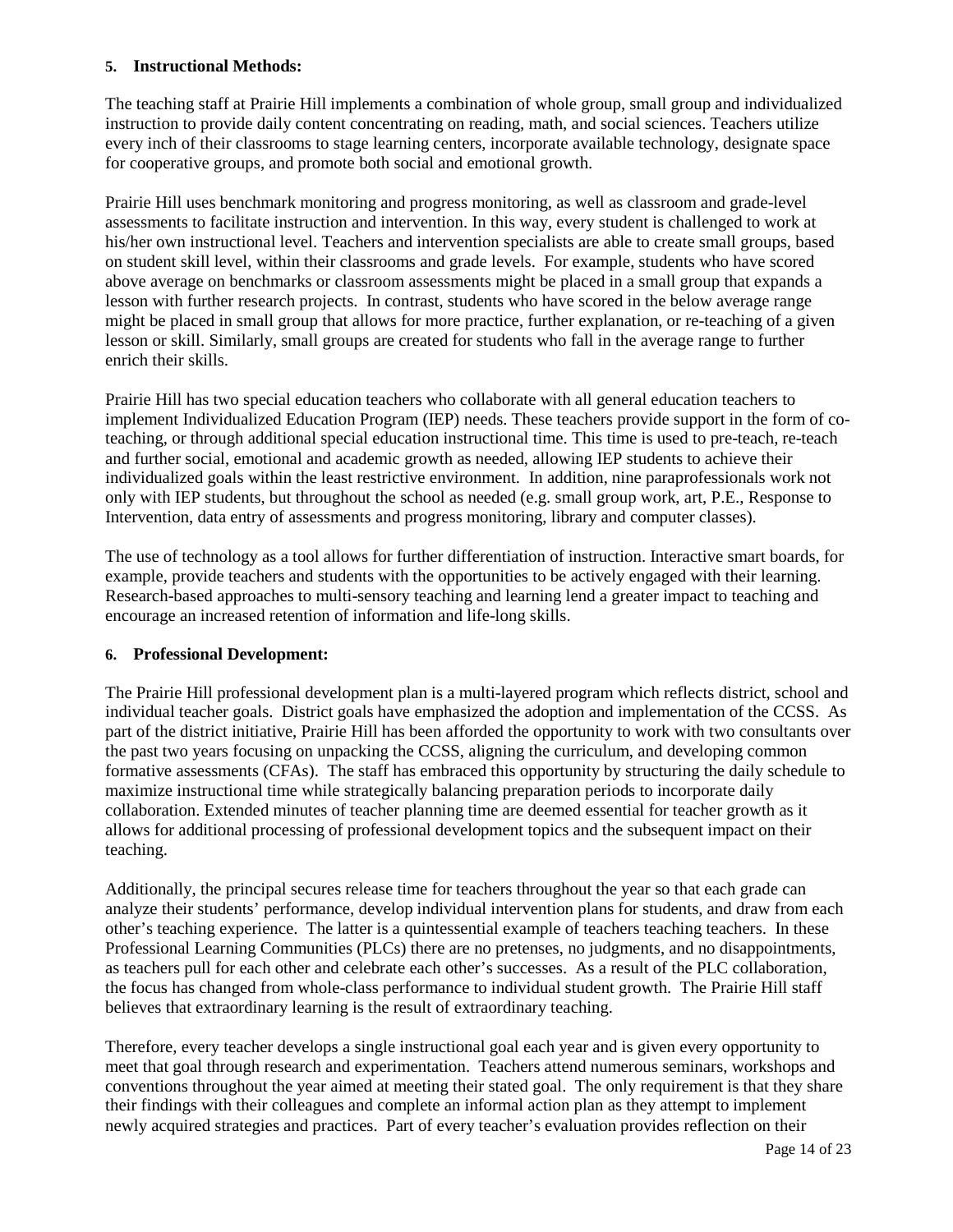yearly goal, how it has changed their instructional practice, and its ultimate impact on enhanced student performance.

### **7. School Leadership**

The primary focus of the Prairie Hill leadership is on student success. This emphasis goes beyond the achievement of test scores to the establishment of a personal relationship with every student in the school. The principal makes a sincere effort to connect with all students and believes that without such connections, students cannot be given expectations to learn and become productive participants of the Prairie Hill community. His leadership goes beyond establishing visibility and learning student names. He makes a concerted effort to engage with students on a daily basis in order to know each one on a personal level: their activities within the community; their likes and dislikes; their hopes and dreams for the future.

Moreover, as an instructional leader, the principal encourages teachers to take professional risks. With an open mind, he observes and guides creativity when teachers aspire to try new approaches in the classroom. He holds the philosophy that without risk, and a willingness to fail, teachers will become stale in their profession. He holds the belief that the freshness of creativity promotes professional as well as student growth. Individuality is fostered through this open-minded approach, and teachers are encouraged to implement new initiatives in their classrooms such as Project-Based Learning, Guided Math and Daily Five literacy. The principal empathizes with the struggles of teachers and the personal emotions involved when a student is unable to succeed. He maintains a supportive attitude of action and commitment, and consistently recognizes the dedication and efforts of teachers and school staff.

Prairie Hill is a collaborative and participatory environment with many leaders who share the mission of promoting a lifetime of learning. A schedule created by the principal allows for daily team collaboration time and bi-monthly meetings in which rotating team leaders share their ideas, struggles, and successes. These opportunities give a voice to all staff members and promote positive working relationships that focus on continued growth in student achievement. Several committees proactively address the growth and everchanging needs of the school and community. Parent involvement on committees fosters the intimate climate that has been a long-standing, salient characteristic of Prairie Hill. Committees range from school safety to curriculum and assessment, but all share the goal of maintaining the high standards of the district.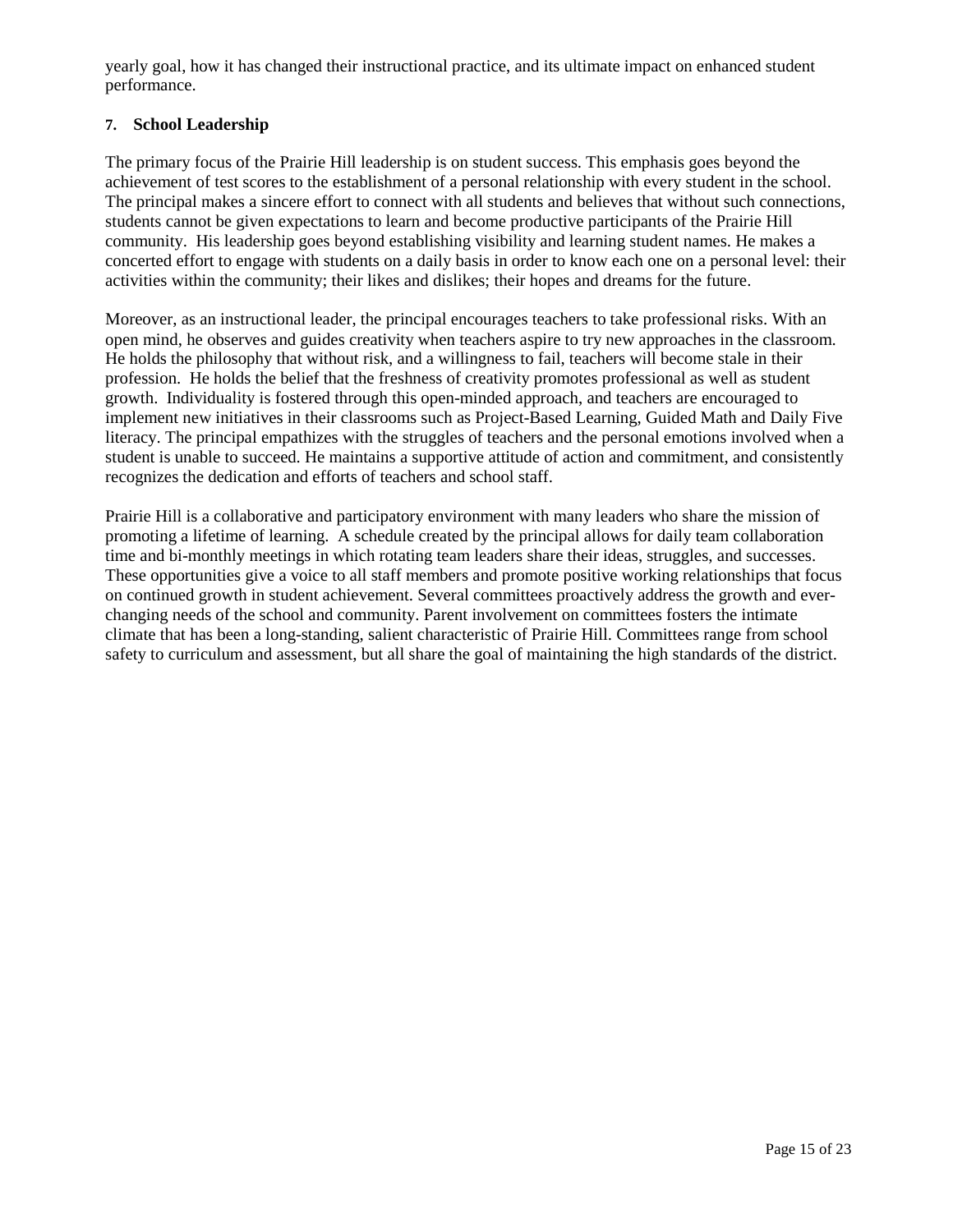# **STATE CRITERION--REFERENCED TESTS**

**Subject:** <u>Math</u> **Test:** <u>ISAT</u><br> **All Students Tested/Grade:** <u>3</u> **Calcular Edition/Pub Publisher:** 

# **All Students Tested/Grade:** 3 **Edition/Publication Year:** 2013

| School Year                                          | 2012-2013    | 2011-2012    | 2010-2011      | 2009-2010      | 2008-2009      |
|------------------------------------------------------|--------------|--------------|----------------|----------------|----------------|
| Testing month                                        | Mar          | Mar          | Mar            | Mar            | Mar            |
| <b>SCHOOL SCORES*</b>                                |              |              |                |                |                |
| % Meets Standards plus %                             | 81           | 99           | 99             | 98             | 94             |
| <b>Exceeds Standards</b>                             |              |              |                |                |                |
| % Exceeds Standards                                  | 16           | 64           | 66             | 58             | 55             |
| Number of students tested                            | 88           | 90           | 77             | 83             | 86             |
| Percent of total students tested                     | 99           | 99           | 100            | 100            | 98             |
| Number of students tested with                       | $\mathbf{1}$ | $\mathbf{1}$ | $\overline{0}$ | $\overline{0}$ | $\overline{2}$ |
| alternative assessment                               |              |              |                |                |                |
| % of students tested with                            | $\mathbf{1}$ | $\mathbf{1}$ | $\overline{0}$ | $\theta$       | $\overline{2}$ |
| alternative assessment                               |              |              |                |                |                |
| <b>SUBGROUP SCORES</b>                               |              |              |                |                |                |
| 1. Free and Reduced-Price                            |              |              |                |                |                |
| Meals/Socio-Economic/                                |              |              |                |                |                |
| <b>Disadvantaged Students</b>                        |              |              |                |                |                |
| % Meets Standards plus %                             | 54           | 100          |                |                |                |
| <b>Exceeds Standards</b>                             |              |              |                |                |                |
| % Exceeds Standards                                  | 8            | 40           |                |                |                |
| Number of students tested                            | 13           | 10           |                |                |                |
| 2. Students receiving Special                        |              |              |                |                |                |
| <b>Education</b>                                     |              |              |                |                |                |
| % Meets Standards plus %                             |              |              |                |                |                |
| <b>Exceeds Standards</b>                             |              |              |                |                |                |
| % Exceeds Standards                                  |              |              |                |                |                |
| Number of students tested                            |              |              |                |                |                |
| 3. English Language Learner                          |              |              |                |                |                |
| <b>Students</b>                                      |              |              |                |                |                |
| % Meets Standards plus %<br><b>Exceeds Standards</b> |              |              |                |                |                |
| % Exceeds Standards                                  |              |              |                |                |                |
| Number of students tested                            |              |              |                |                |                |
| 4. Hispanic or Latino                                |              |              |                |                |                |
| <b>Students</b>                                      |              |              |                |                |                |
| % Meets Standards plus %                             |              |              |                |                |                |
| <b>Exceeds Standards</b>                             |              |              |                |                |                |
| % Exceeds Standards                                  |              |              |                |                |                |
| Number of students tested                            |              |              |                |                |                |
| 5. African-American                                  |              |              |                |                |                |
| <b>Students</b>                                      |              |              |                |                |                |
| % Meets Standards plus %                             |              |              |                |                |                |
| <b>Exceeds Standards</b>                             |              |              |                |                |                |
| % Exceeds Standards                                  |              |              |                |                |                |
| Number of students tested                            |              |              |                |                |                |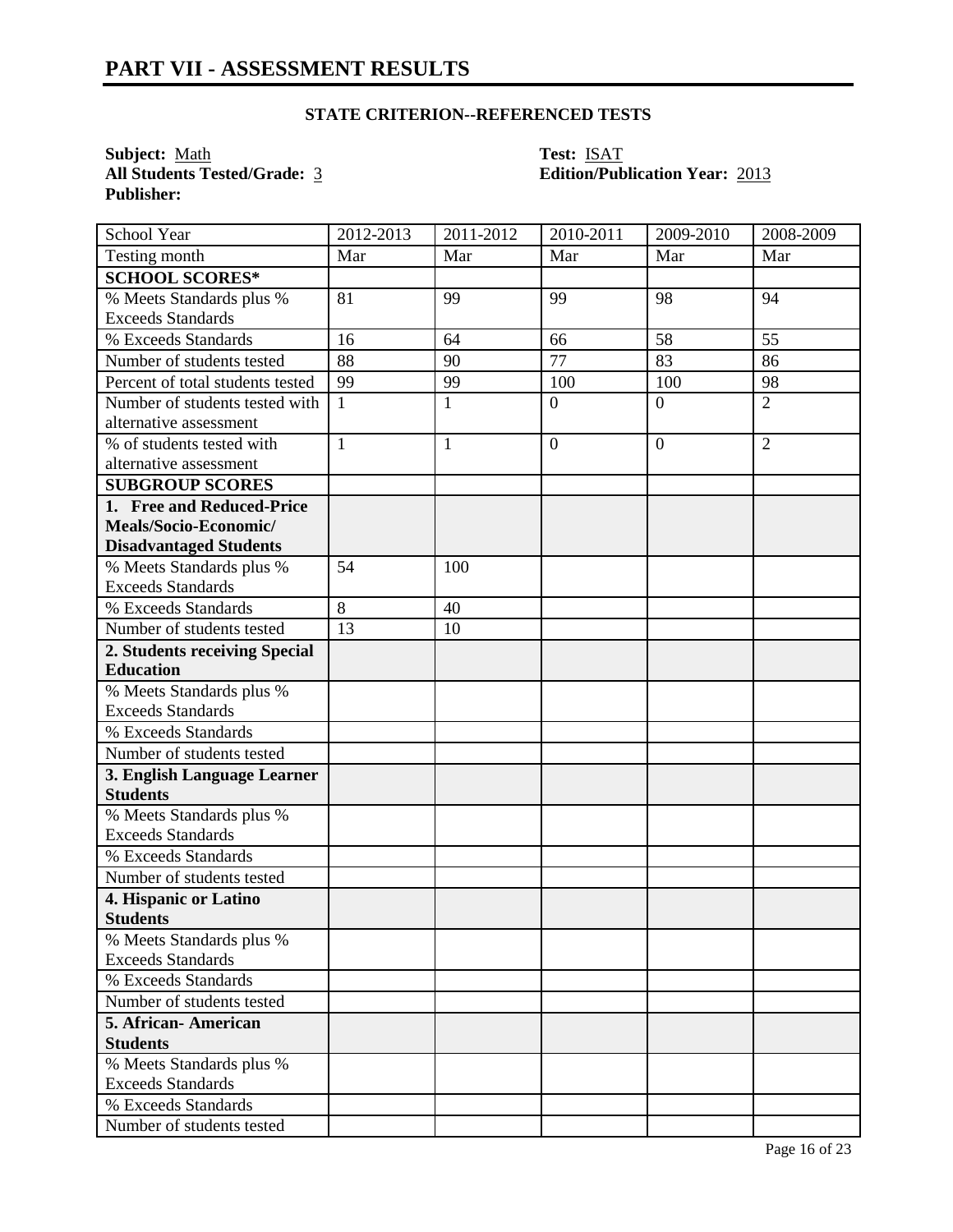| <b>6. Asian Students</b>         |    |    |    |    |    |
|----------------------------------|----|----|----|----|----|
| % Meets Standards plus %         |    |    |    |    |    |
| <b>Exceeds Standards</b>         |    |    |    |    |    |
| % Exceeds Standards              |    |    |    |    |    |
| Number of students tested        |    |    |    |    |    |
| 7. American Indian or            |    |    |    |    |    |
| <b>Alaska Native Students</b>    |    |    |    |    |    |
| % Meets Standards plus %         |    |    |    |    |    |
| <b>Exceeds Standards</b>         |    |    |    |    |    |
| % Exceeds Standards              |    |    |    |    |    |
| Number of students tested        |    |    |    |    |    |
| 8. Native Hawaiian or other      |    |    |    |    |    |
| <b>Pacific Islander Students</b> |    |    |    |    |    |
| % Meets Standards plus %         |    |    |    |    |    |
| <b>Exceeds Standards</b>         |    |    |    |    |    |
| % Exceeds Standards              |    |    |    |    |    |
| Number of students tested        |    |    |    |    |    |
| 9. White Students                |    |    |    |    |    |
| % Meets Standards plus %         | 83 | 99 | 99 | 99 | 95 |
| <b>Exceeds Standards</b>         |    |    |    |    |    |
| % Exceeds Standards              | 17 | 65 | 64 | 59 | 56 |
| Number of students tested        | 82 | 80 | 70 | 75 | 81 |
| 10. Two or More Races            |    |    |    |    |    |
| identified Students              |    |    |    |    |    |
| % Meets Standards plus %         |    |    |    |    |    |
| <b>Exceeds Standards</b>         |    |    |    |    |    |
| % Exceeds Standards              |    |    |    |    |    |
| Number of students tested        |    |    |    |    |    |
| 11. Other 1: Other 1             |    |    |    |    |    |
| % Meets Standards plus %         |    |    |    |    |    |
| <b>Exceeds Standards</b>         |    |    |    |    |    |
| % Exceeds Standards              |    |    |    |    |    |
| Number of students tested        |    |    |    |    |    |
| 12. Other 2: Other 2             |    |    |    |    |    |
| % Meets Standards plus %         |    |    |    |    |    |
| <b>Exceeds Standards</b>         |    |    |    |    |    |
| % Exceeds Standards              |    |    |    |    |    |
| Number of students tested        |    |    |    |    |    |
| 13. Other 3: Other 3             |    |    |    |    |    |
| % Meets Standards plus %         |    |    |    |    |    |
| <b>Exceeds Standards</b>         |    |    |    |    |    |
| % Exceeds Standards              |    |    |    |    |    |
| Number of students tested        |    |    |    |    |    |

**NOTES:** \*Composite ISAT scores for 2013 are calculated using new cut scores introduced by ISBE in 2013 to align state tests with the more rigorous Common Core State Standards. The higher cut scores resulted in a decline in the number of students meeting or exceeding standards. Despite a dip from previous years, Prairie Hill's 3rd grade math scores were 26 percentage points above the state average (81% for Prairie Hill, 55% for state average).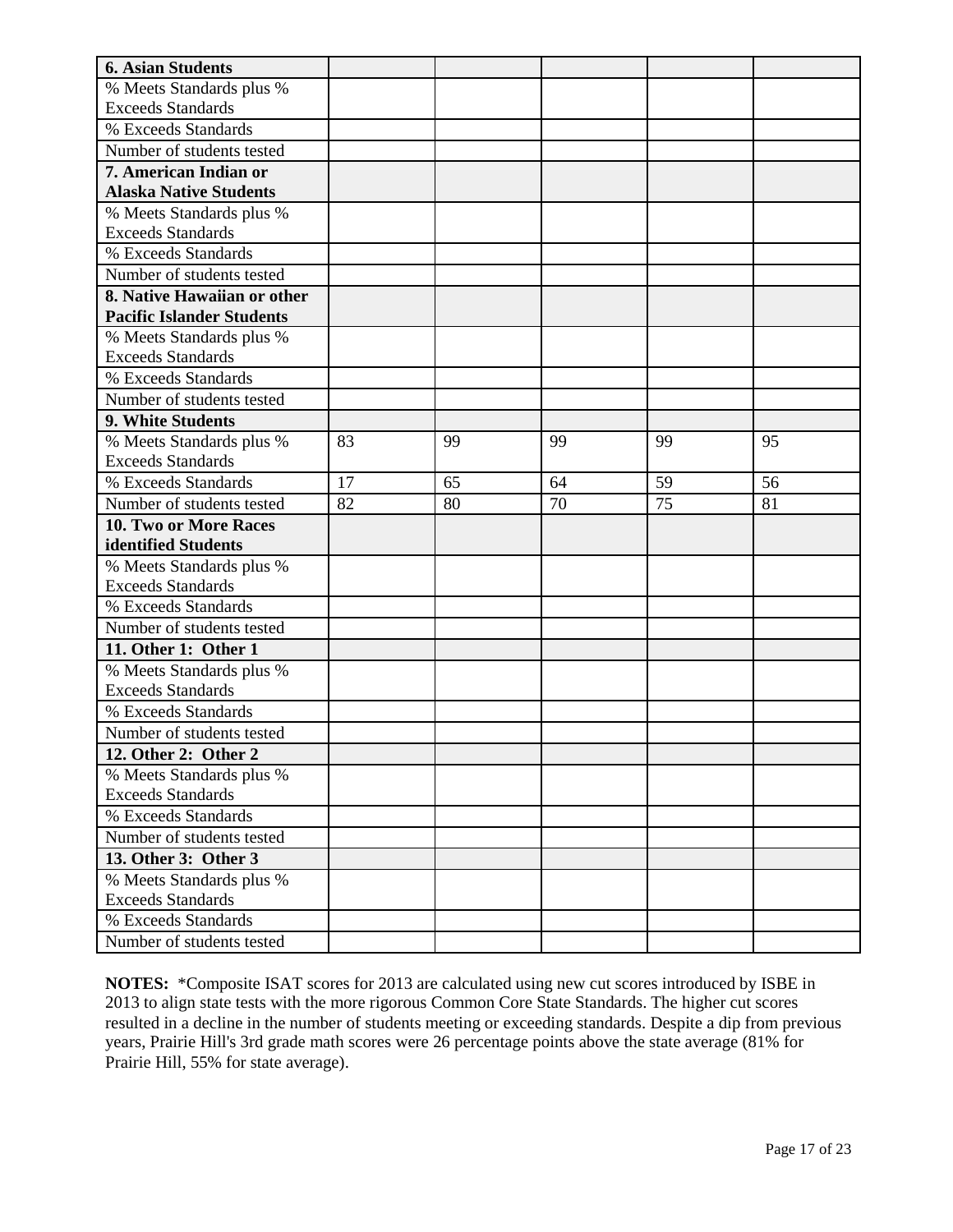# **STATE CRITERION--REFERENCED TESTS**

**Subject:** <u>Math</u> **Test:**<br> **All Students Tested/Grade:** 4 **Editic Publisher:** 

# **All Students Tested/Grade:** 4 **Edition/Publication Year:** 2013

| School Year                      | 2012-2013    | 2011-2012      | 2010-2011        | 2009-2010      | 2008-2009        |
|----------------------------------|--------------|----------------|------------------|----------------|------------------|
| Testing month                    | Mar          | Mar            | Mar              | Mar            | Mar              |
| <b>SCHOOL SCORES*</b>            |              |                |                  |                |                  |
| % Meets plus % Exceeds           | 88           | 97             | 98               | 98             | 97               |
| % Exceeds                        | 21           | 62             | 42               | 38             | 57               |
| Number of students tested        | 96           | 76             | 86               | 88             | 67               |
| Percent of total students tested | 99           | 100            | 100              | 98             | 100              |
| Number of students tested with   | $\mathbf{1}$ | $\mathbf{0}$   | $\boldsymbol{0}$ | $\overline{2}$ | $\boldsymbol{0}$ |
| alternative assessment           |              |                |                  |                |                  |
| % of students tested with        | $\mathbf{1}$ | $\overline{0}$ | $\overline{0}$   | $\overline{2}$ | $\overline{0}$   |
| alternative assessment           |              |                |                  |                |                  |
| <b>SUBGROUP SCORES</b>           |              |                |                  |                |                  |
| 1. Free and Reduced-Price        |              |                |                  |                |                  |
| Meals/Socio-Economic/            |              |                |                  |                |                  |
| <b>Disadvantaged Students</b>    |              |                |                  |                |                  |
| % Meets plus % Exceeds           | 70           | 100            |                  | 80             |                  |
| % Exceeds                        | 20           | 31             |                  | 20             |                  |
| Number of students tested        |              |                |                  | 10             |                  |
| 2. Students receiving Special    |              |                |                  |                |                  |
| <b>Education</b>                 |              |                |                  |                |                  |
| % Meets plus % Exceeds           |              |                |                  |                |                  |
| % Exceeds                        |              |                |                  |                |                  |
| Number of students tested        |              |                |                  |                |                  |
| 3. English Language Learner      |              |                |                  |                |                  |
| <b>Students</b>                  |              |                |                  |                |                  |
| % Meets plus % Exceeds           |              |                |                  |                |                  |
| % Exceeds                        |              |                |                  |                |                  |
| Number of students tested        |              |                |                  |                |                  |
| 4. Hispanic or Latino            |              |                |                  |                |                  |
| <b>Students</b>                  |              |                |                  |                |                  |
| % Meets plus % Exceeds           |              |                |                  |                |                  |
| % Exceeds                        |              |                |                  |                |                  |
| Number of students tested        |              |                |                  |                |                  |
| 5. African- American             |              |                |                  |                |                  |
| <b>Students</b>                  |              |                |                  |                |                  |
| % Meets plus % Exceeds           |              |                |                  |                |                  |
| % Exceeds                        |              |                |                  |                |                  |
| Number of students tested        |              |                |                  |                |                  |
| <b>6. Asian Students</b>         |              |                |                  |                |                  |
| % Meets plus % Exceeds           |              |                |                  |                |                  |
| % Exceeds                        |              |                |                  |                |                  |
| Number of students tested        |              |                |                  |                |                  |
| 7. American Indian or            |              |                |                  |                |                  |
| <b>Alaska Native Students</b>    |              |                |                  |                |                  |
| % Meets plus % Exceeds           |              |                |                  |                |                  |
| % Exceeds                        |              |                |                  |                |                  |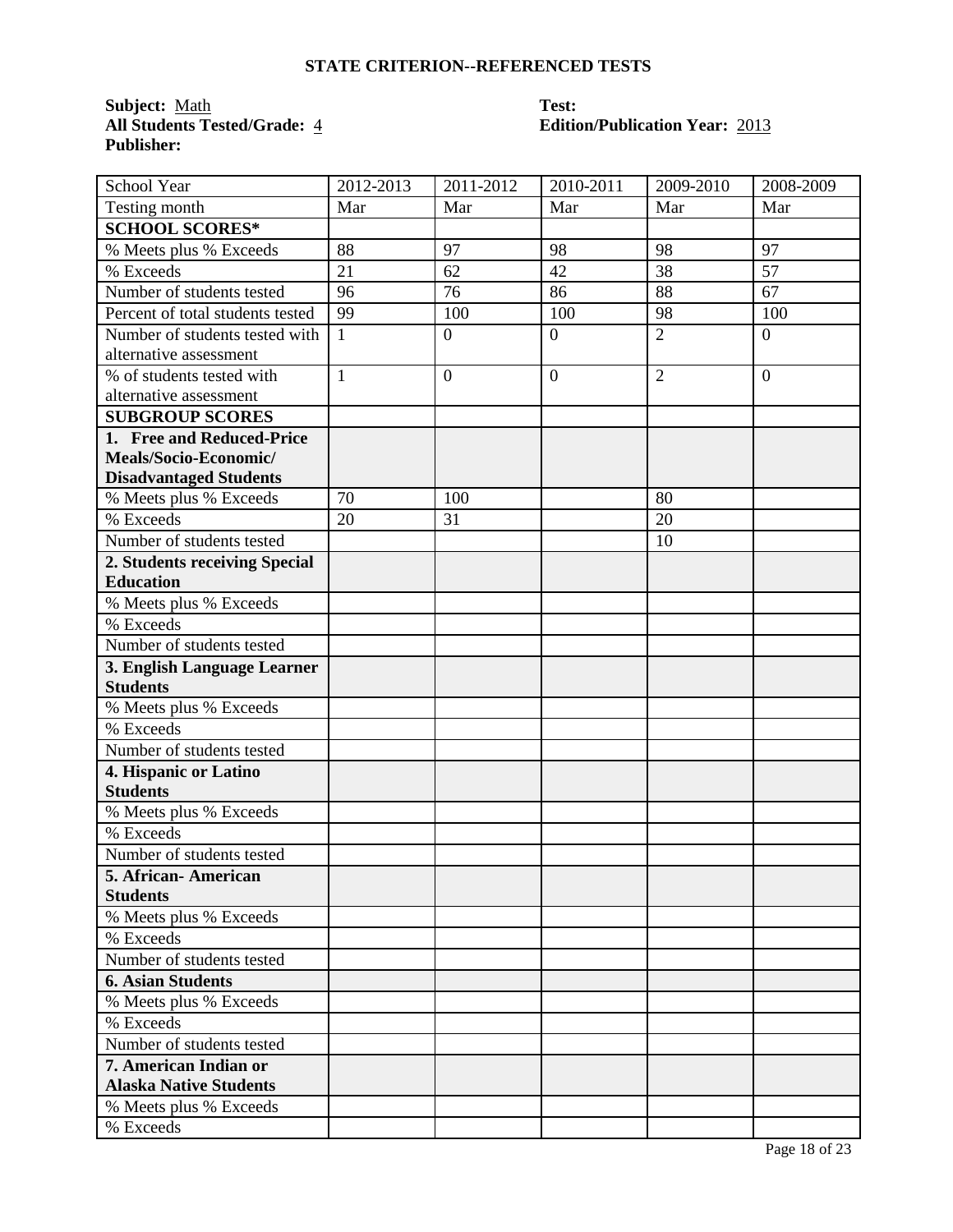| Number of students tested        |    |    |    |    |    |
|----------------------------------|----|----|----|----|----|
| 8. Native Hawaiian or other      |    |    |    |    |    |
| <b>Pacific Islander Students</b> |    |    |    |    |    |
| % Meets plus % Exceeds           |    |    |    |    |    |
| % Exceeds                        |    |    |    |    |    |
| Number of students tested        |    |    |    |    |    |
| 9. White Students                |    |    |    |    |    |
| % Meets plus % Exceeds           | 88 | 97 | 97 | 98 | 97 |
| % Exceeds                        | 21 | 63 | 43 | 38 | 57 |
| Number of students tested        | 85 | 71 | 79 | 88 | 67 |
| <b>10. Two or More Races</b>     |    |    |    |    |    |
| identified Students              |    |    |    |    |    |
| % Meets plus % Exceeds           |    |    |    |    |    |
| % Exceeds                        |    |    |    |    |    |
| Number of students tested        |    |    |    |    |    |
| 11. Other 1: Other 1             |    |    |    |    |    |
| % Meets plus % Exceeds           |    |    |    |    |    |
| % Exceeds                        |    |    |    |    |    |
| Number of students tested        |    |    |    |    |    |
| 12. Other 2: Other 2             |    |    |    |    |    |
| % Meets plus % Exceeds           |    |    |    |    |    |
| % Exceeds                        |    |    |    |    |    |
| Number of students tested        |    |    |    |    |    |
| 13. Other 3: Other 3             |    |    |    |    |    |
| % Meets plus % Exceeds           |    |    |    |    |    |
| % Exceeds                        |    |    |    |    |    |
| Number of students tested        |    |    |    |    |    |

**NOTES:** \*Composite ISAT scores for 2013 are calculated using new cut scores introduced by ISBE in 2013 to align state tests with the more rigorous Common Core State Standards. The higher cut scores resulted in a decline in the number of students meeting or exceeding standards. Despite the dip from previous years, Prairie Hill's 4th grade math scores performed 28 percentage points above the state average in 2013 (88% for Prairie Hill, 60% for state average).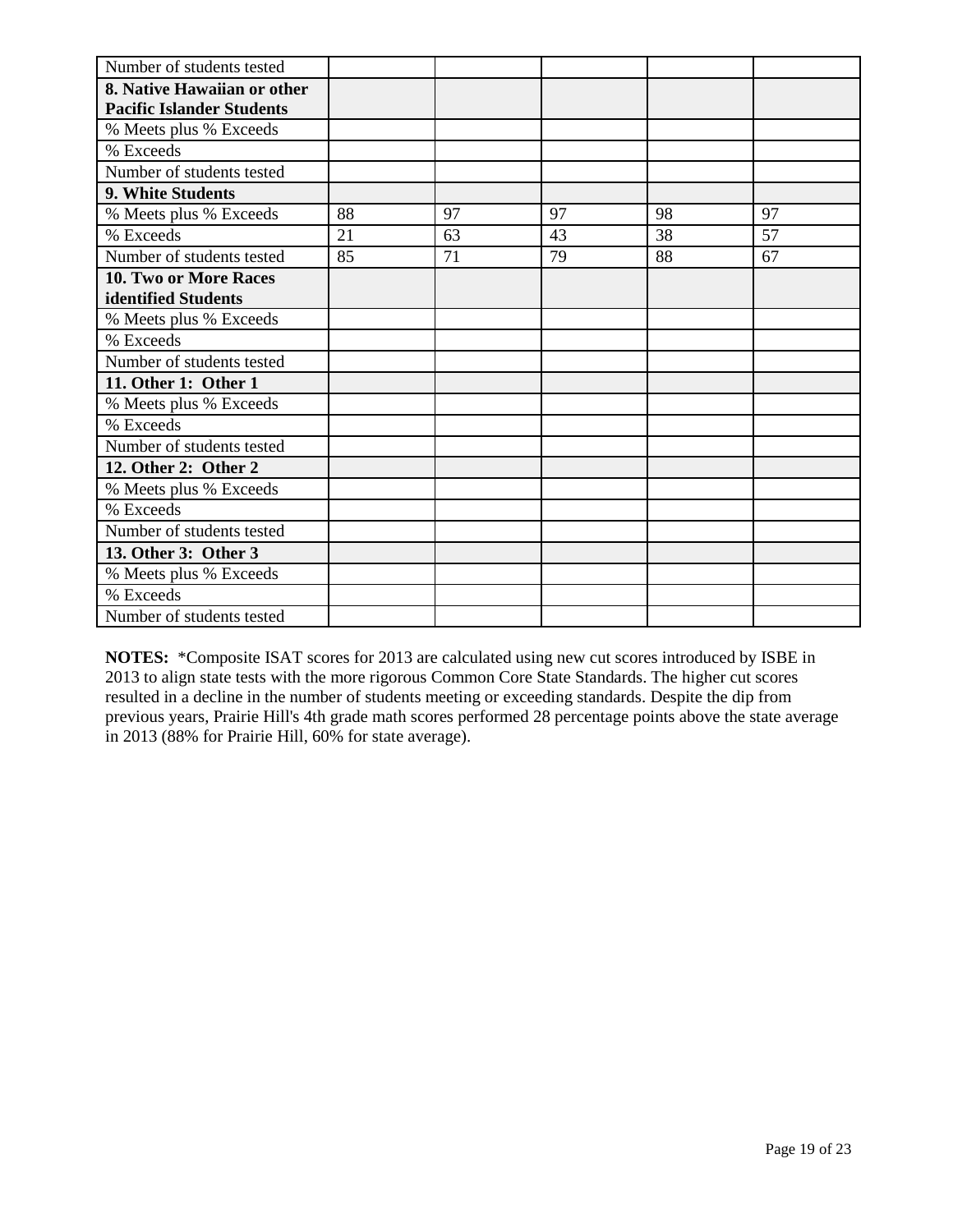# **STATE CRITERION--REFERENCED TESTS**

**Subject:** <u>Reading/ELA</u> **Test:**<br> **All Students Tested/Grade:** 3 **Edition Publisher:** 

# *Altion/Publication Year: 2013*

| School Year                      | 2012-2013    | 2011-2012    | 2010-2011      | 2009-2010      | 2008-2009      |
|----------------------------------|--------------|--------------|----------------|----------------|----------------|
| Testing month                    | Mar          | Mar          | Mar            | Mar            | Mar            |
| <b>SCHOOL SCORES*</b>            |              |              |                |                |                |
| % Meets plus % Exceeds           | 81           | 96           | 99             | 91             | 93             |
| % Exceeds                        | 40           | 53           | 52             | 48             | 41             |
| Number of students tested        | 82           | 80           | 71             | 84             | 86             |
| Percent of total students tested | 99           | 99           | 100            | 100            | 98             |
| Number of students tested with   | $\mathbf{1}$ | $\mathbf{1}$ | $\overline{0}$ | $\overline{0}$ | $\overline{2}$ |
| alternative assessment           |              |              |                |                |                |
| % of students tested with        | $\mathbf{1}$ | $\mathbf{1}$ | $\overline{0}$ | $\overline{0}$ | $\overline{2}$ |
| alternative assessment           |              |              |                |                |                |
| <b>SUBGROUP SCORES</b>           |              |              |                |                |                |
| 1. Free and Reduced-Price        |              |              |                |                |                |
| Meals/Socio-Economic/            |              |              |                |                |                |
| <b>Disadvantaged Students</b>    |              |              |                |                |                |
| % Meets plus % Exceeds           | 46           | 90           |                |                |                |
| % Exceeds                        | 15           | 20           |                |                |                |
| Number of students tested        | 13           | 10           |                |                |                |
| 2. Students receiving Special    |              |              |                |                |                |
| <b>Education</b>                 |              |              |                |                |                |
| % Meets plus % Exceeds           |              |              |                |                |                |
| % Exceeds                        |              |              |                |                |                |
| Number of students tested        |              |              |                |                |                |
| 3. English Language Learner      |              |              |                |                |                |
| <b>Students</b>                  |              |              |                |                |                |
| % Meets plus % Exceeds           |              |              |                |                |                |
| % Exceeds                        |              |              |                |                |                |
| Number of students tested        |              |              |                |                |                |
| 4. Hispanic or Latino            |              |              |                |                |                |
| <b>Students</b>                  |              |              |                |                |                |
| % Meets plus % Exceeds           |              |              |                |                |                |
| % Exceeds                        |              |              |                |                |                |
| Number of students tested        |              |              |                |                |                |
| 5. African- American             |              |              |                |                |                |
| <b>Students</b>                  |              |              |                |                |                |
| % Meets plus % Exceeds           |              |              |                |                |                |
| % Exceeds                        |              |              |                |                |                |
| Number of students tested        |              |              |                |                |                |
| <b>6. Asian Students</b>         |              |              |                |                |                |
| % Meets plus % Exceeds           |              |              |                |                |                |
| % Exceeds                        |              |              |                |                |                |
| Number of students tested        |              |              |                |                |                |
| 7. American Indian or            |              |              |                |                |                |
| <b>Alaska Native Students</b>    |              |              |                |                |                |
| % Meets plus % Exceeds           |              |              |                |                |                |
| % Exceeds                        |              |              |                |                |                |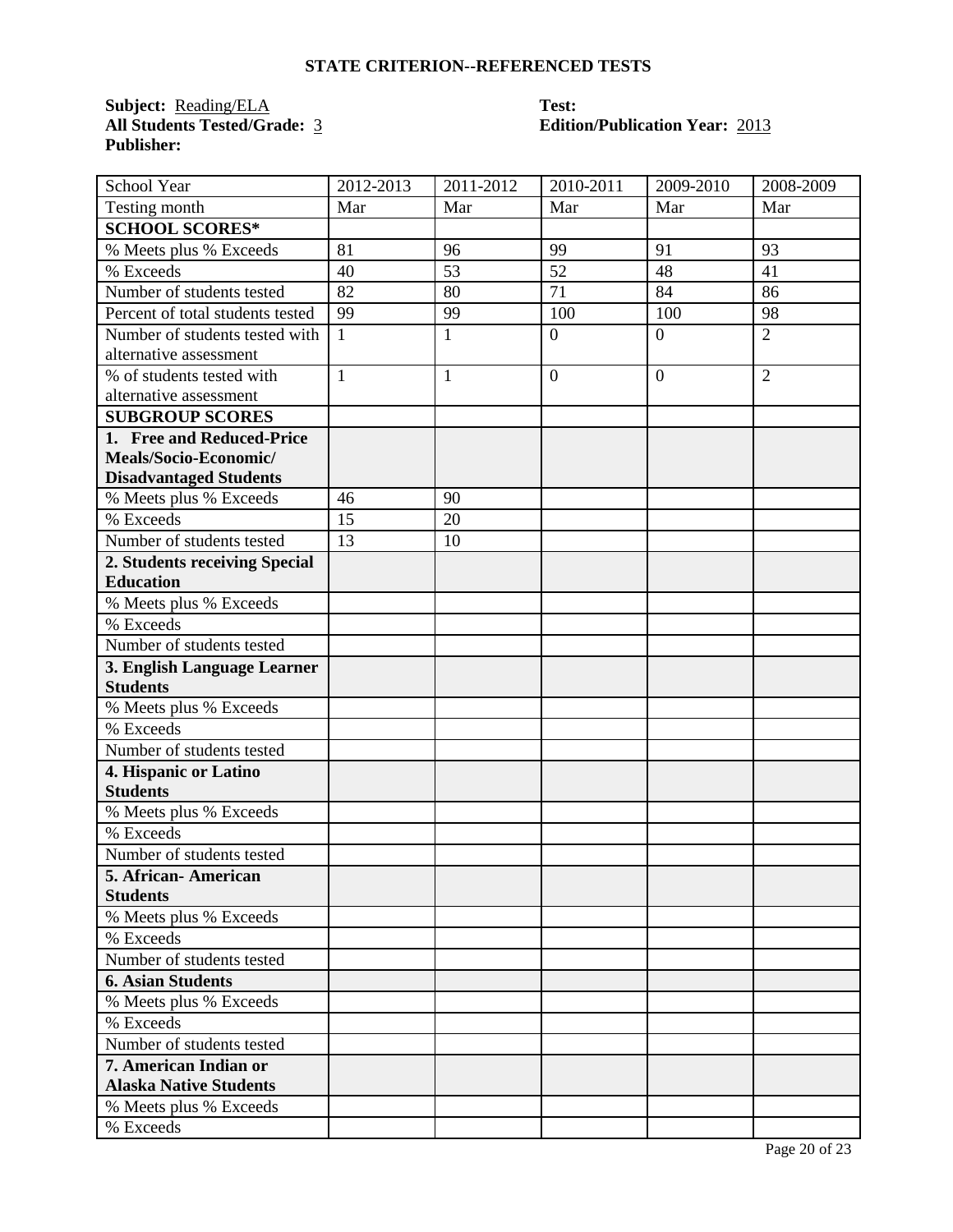| Number of students tested        |    |    |    |    |    |
|----------------------------------|----|----|----|----|----|
| 8. Native Hawaiian or other      |    |    |    |    |    |
| <b>Pacific Islander Students</b> |    |    |    |    |    |
| % Meets plus % Exceeds           |    |    |    |    |    |
| % Exceeds                        |    |    |    |    |    |
| Number of students tested        |    |    |    |    |    |
| 9. White Students                |    |    |    |    |    |
| % Meets plus % Exceeds           | 82 | 95 | 99 | 92 | 94 |
| % Exceeds                        | 40 | 53 | 52 | 50 | 42 |
| Number of students tested        | 82 | 80 | 71 | 76 | 81 |
| <b>10. Two or More Races</b>     |    |    |    |    |    |
| identified Students              |    |    |    |    |    |
| % Meets plus % Exceeds           |    |    |    |    |    |
| % Exceeds                        |    |    |    |    |    |
| Number of students tested        |    |    |    |    |    |
| 11. Other 1: Other 1             |    |    |    |    |    |
| % Meets plus % Exceeds           |    |    |    |    |    |
| % Exceeds                        |    |    |    |    |    |
| Number of students tested        |    |    |    |    |    |
| 12. Other 2: Other 2             |    |    |    |    |    |
| % Meets plus % Exceeds           |    |    |    |    |    |
| % Exceeds                        |    |    |    |    |    |
| Number of students tested        |    |    |    |    |    |
| 13. Other 3: Other 3             |    |    |    |    |    |
| % Meets plus % Exceeds           |    |    |    |    |    |
| % Exceeds                        |    |    |    |    |    |
| Number of students tested        |    |    |    |    |    |

**NOTES:** \*Composite ISAT scores for 2013 are calculated using new cut scores introduced by ISBE in 2013 to align state tests with the more rigorous Common Core State Standards. The higher cut scores resulted in a decline in the number of students meeting or exceeding standards. Despite the dip in scores, Prairie Hill's 3rd grade reading scores 22 percentage points above the state average. While 40% of Prairie Hill students scored in the exceeds category, only 19% of students did so throughout the state.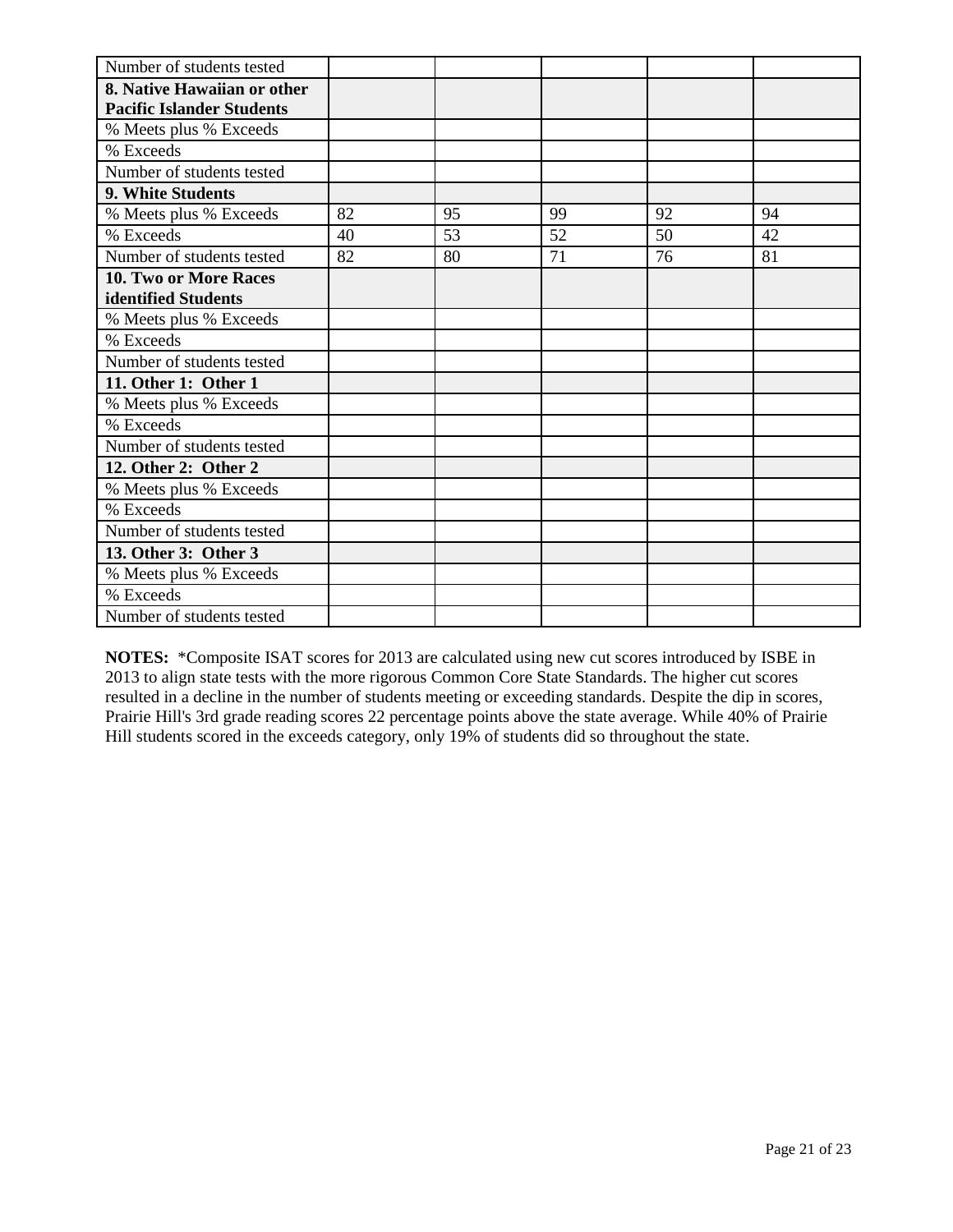# **STATE CRITERION--REFERENCED TESTS**

**Subject:** <u>Reading/ELA</u> **Test:**<br> **All Students Tested/Grade:**  $\frac{4}{5}$  **Editic Publisher:** 

# **All Students Tested/Grade:** 4 **Edition/Publication Year:** 2013

| School Year                      | 2012-2013    | 2011-2012        | 2010-2011      | 2009-2010      | 2008-2009      |
|----------------------------------|--------------|------------------|----------------|----------------|----------------|
| Testing month                    | Mar          | Mar              | Mar            | Mar            | Mar            |
| <b>SCHOOL SCORES*</b>            |              |                  |                |                |                |
| % Meets plus % Exceeds           | 81           | 96               | 91             | 89             | 92             |
| % Exceeds                        | 20           | 56               | 44             | 45             | 49             |
| Number of students tested        | 96           | 77               | 86             | 94             | 75             |
| Percent of total students tested | 99           | 100              | 100            | 98             | 100            |
| Number of students tested with   | $\mathbf{1}$ | $\boldsymbol{0}$ | $\overline{0}$ | $\overline{2}$ | $\overline{0}$ |
| alternative assessment           |              |                  |                |                |                |
| % of students tested with        | $\mathbf{1}$ | $\overline{0}$   | $\overline{0}$ | $\overline{2}$ | $\theta$       |
| alternative assessment           |              |                  |                |                |                |
| <b>SUBGROUP SCORES</b>           |              |                  |                |                |                |
| 1. Free and Reduced-Price        |              |                  |                |                |                |
| Meals/Socio-Economic/            |              |                  |                |                |                |
| <b>Disadvantaged Students</b>    |              |                  |                |                |                |
| % Meets plus % Exceeds           | 60           | 92               |                | 70             |                |
| % Exceeds                        | 10           | 15               |                | 30             |                |
| Number of students tested        | 10           | 13               |                | 10             |                |
| 2. Students receiving Special    |              |                  |                |                |                |
| <b>Education</b>                 |              |                  |                |                |                |
| % Meets plus % Exceeds           |              |                  |                |                |                |
| % Exceeds                        |              |                  |                |                |                |
| Number of students tested        |              |                  |                |                |                |
| 3. English Language Learner      |              |                  |                |                |                |
| <b>Students</b>                  |              |                  |                |                |                |
| % Meets plus % Exceeds           |              |                  |                |                |                |
| % Exceeds                        |              |                  |                |                |                |
| Number of students tested        |              |                  |                |                |                |
| 4. Hispanic or Latino            |              |                  |                |                |                |
| <b>Students</b>                  |              |                  |                |                |                |
| % Meets plus % Exceeds           |              |                  |                |                |                |
| % Exceeds                        |              |                  |                |                |                |
| Number of students tested        |              |                  |                |                |                |
| 5. African- American             |              |                  |                |                |                |
| <b>Students</b>                  |              |                  |                |                |                |
| % Meets plus % Exceeds           |              |                  |                |                |                |
| % Exceeds                        |              |                  |                |                |                |
| Number of students tested        |              |                  |                |                |                |
| <b>6. Asian Students</b>         |              |                  |                |                |                |
| % Meets plus % Exceeds           |              |                  |                |                |                |
| % Exceeds                        |              |                  |                |                |                |
| Number of students tested        |              |                  |                |                |                |
| 7. American Indian or            |              |                  |                |                |                |
| <b>Alaska Native Students</b>    |              |                  |                |                |                |
| % Meets plus % Exceeds           |              |                  |                |                |                |
| % Exceeds                        |              |                  |                |                |                |